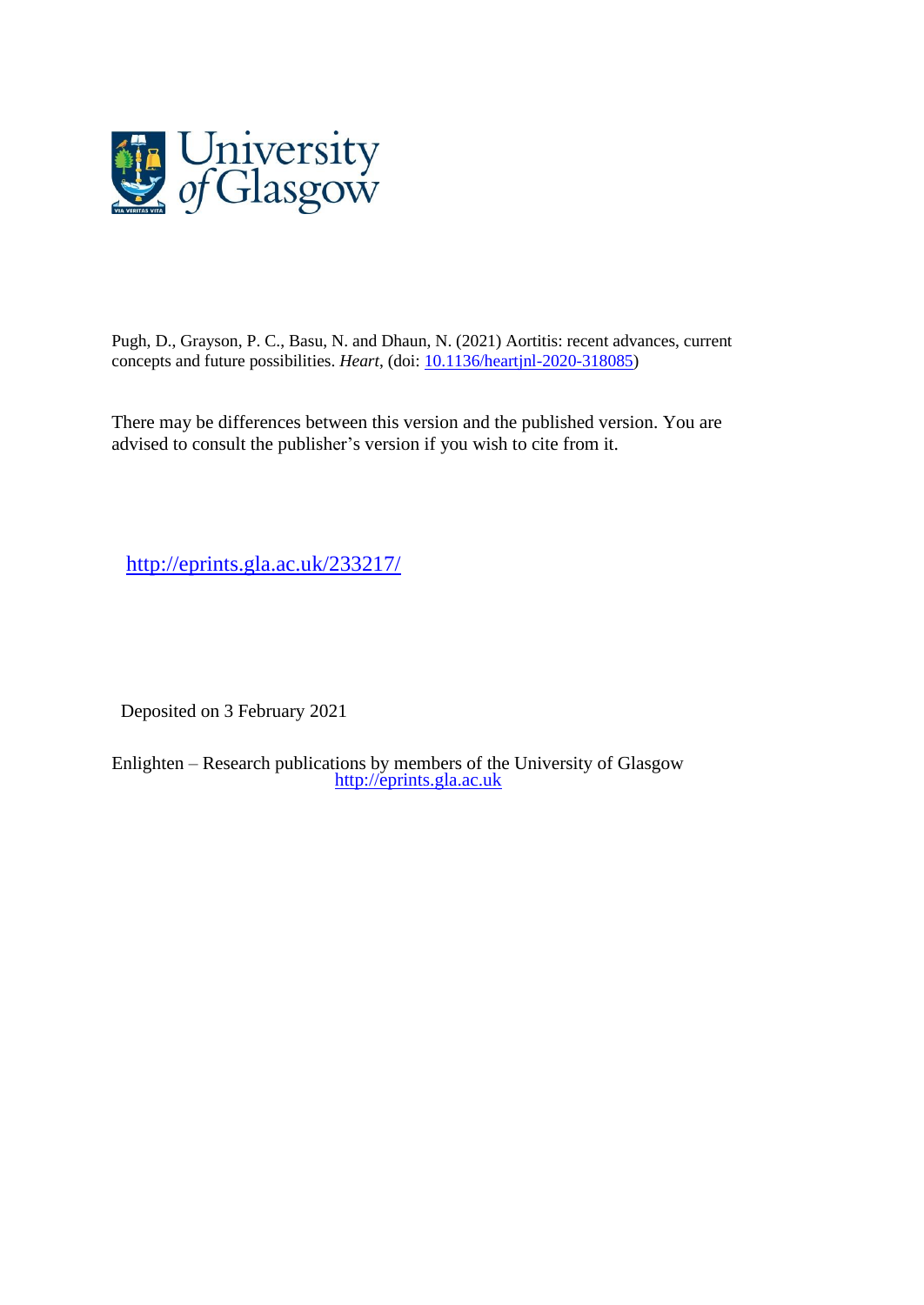## *Heart*

# *Invited Review*

# **Aortitis: recent advances, current concepts & future possibilities**

Dan Pugh MRCP<sup>1</sup> Peter C. Grayson MD MSc<sup>2</sup> Neil Basu PhD FRCP<sup>3</sup> Neeraj Dhaun PhD FRCP<sup>1</sup>

<sup>1</sup>University/BHF Centre for Cardiovascular Science, The Queen's Medical Research Institute, University of Edinburgh, UK. <sup>2</sup> National Institute of Arthritis & Musculoskeletal & Skin Diseases, NIH, Maryland, USA. 3 Institute of Infection, Immunity & Inflammation, University of Glasgow, UK.

Correspondence to: Dr Neeraj Dhaun *(Bean)* University/BHF Centre for Cardiovascular Science The Queen's Medical Research Institute 47 Little France Crescent Edinburgh. EH16 4TJ Scotland, UK Telephone: (+44)-0131-242-6786 E-mail: [bean.dhaun@ed.ac.uk](mailto:bean.dhaun@ed.ac.uk)

Abstract word count: 238 Total word count: 3,562 Tables: 3 Figures: 6 References: 64 (+12 supplementary)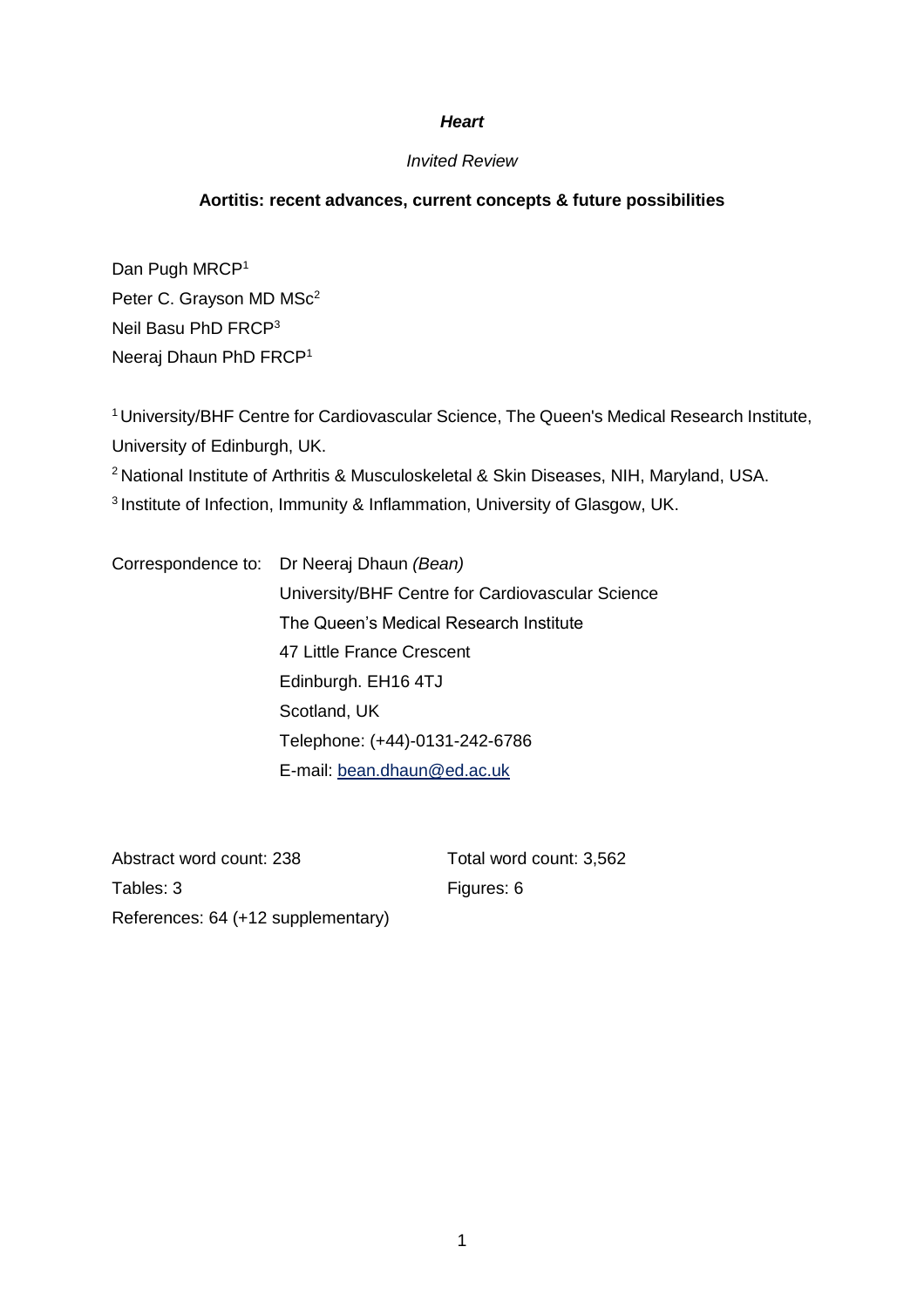## **ABSTRACT**

Broadly defined, aortitis refers to inflammation of the aorta and incorporates both infectious and non-infectious aetiologies. As advanced imaging modalities are increasingly incorporated into clinical practice the phenotypic spectrum associated with aortitis has widened. The primary large vessel vasculitides, giant cell arteritis and Takayasu arteritis, are the most common causes of non-infectious aortitis. Aortitis without systemic disease or involvement of other vascular territories is classified as clinically isolated aortitis. Periaortitis, where inflammation spreads beyond the aortic wall, is an important disease subset with a distinct group of aetiologies. Infectious aortitis can involve bacterial, viral, or fungal pathogens and, while uncommon, can be devastating. Importantly, optimal management strategies and patient outcomes differ between aortitis subgroups highlighting the need for a thorough diagnostic work-up. Monitoring disease activity over time is also challenging as normal inflammatory markers do not exclude significant vascular inflammation, particularly after starting treatment. Additional areas of unmet clinical need include clear disease classifications and improved short- and long-term management strategies. Some of these calls are now being answered, particularly with regards to large vessel vasculitis where our understanding has advanced significantly in recent years. Work extrapolated from temporal artery histology has paved the way for targeted biologic agents and, although glucocorticoids remain central to the management of non-infectious aortitis, these may allow reduced glucocorticoid-reliance. Future work should seek to clarify disease definitions, improve diagnostic pathways and ultimately allow a more stratified approach to patient management.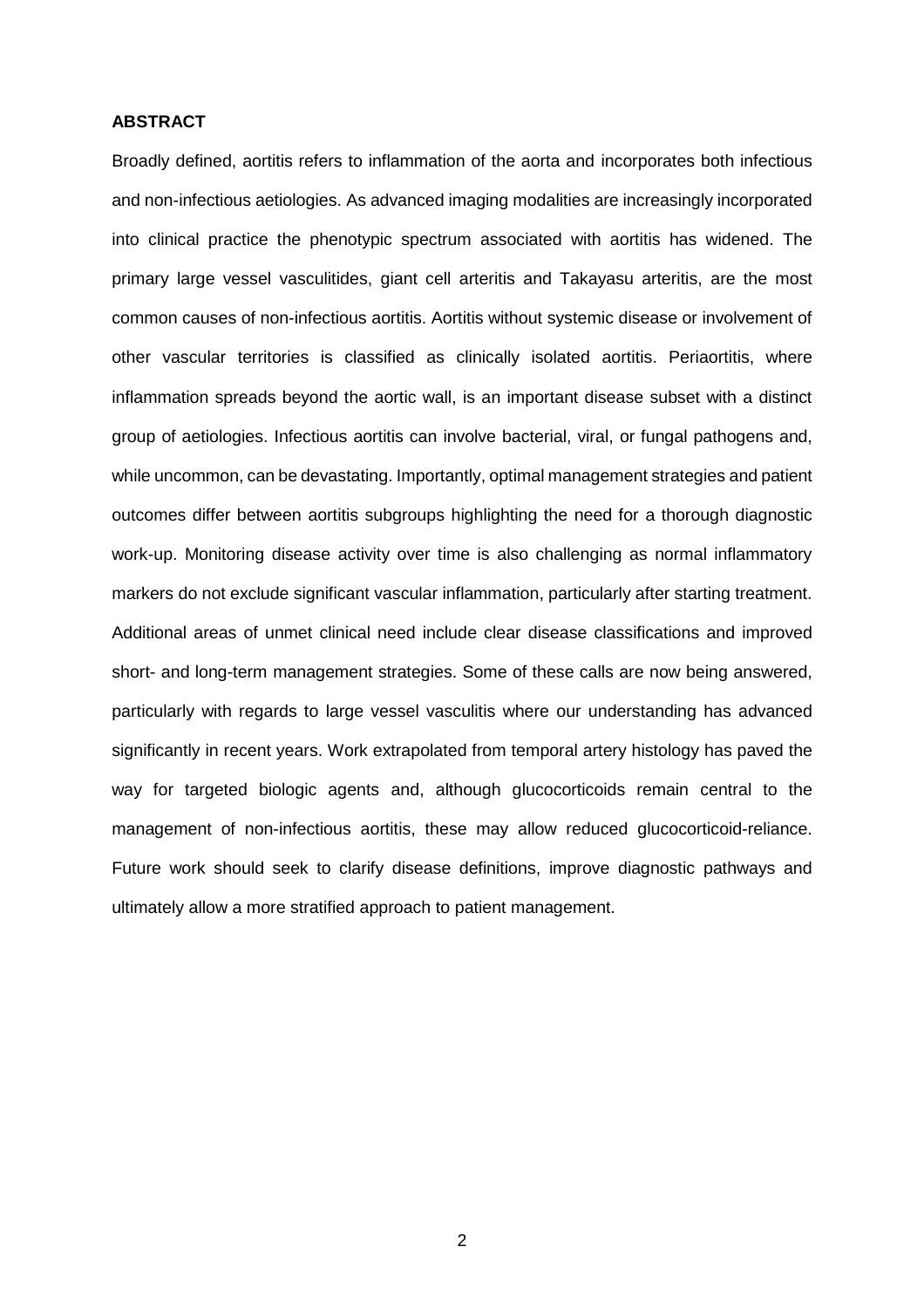#### **INTRODUCTION**

'Aortitis' refers to inflammation of the aorta. The primary large vessel vasculitides, giant cell arteritis (GCA) and Takayasu arteritis (TAK), are the most common non-infectious causes. A number of systemic inflammatory diseases have also been implicated including IgG<sub>4</sub>-related disease. Although rare, infectious aortitis must always be considered. Regardless of cause, aortitis is associated with significant morbidity.<sup>1, 2</sup> As tissue diagnosis is rarely possible, differentiating aortitis from other pathologies, including atherosclerosis, remains challenging. Here, vascular imaging may be helpful. Once aortitis is confirmed, correctly identifying the disease subtype is a further challenge. This review will address these challenges, outline current best practice and look towards future possibilities for patients with aortitis.

#### **AETIOLOGY & CLINICAL PRESENTATION**

Accurate disease classification is vital in aortitis. It influences investigation and management, and longer-term disease monitoring and prognosis. Sub-acute bacterial aortitis, for example, requires intensive short-term antimicrobial treatment but would not typically recur in the longterm. In contrast, aortitis in a patient with TAK usually requires immunosuppression and a lifetime of disease monitoring. The aetiologies of aortitis are discussed below and in **Table 1.**

#### **Infectious aortitis**

Infectious aortitis is important as symptoms may be non-specific and outcomes catastrophic. As its presentation may mimic non-infectious aortitis, a high index of suspicion is critical to avoid exposing these patients to immunosuppression. Infection can occur *via* haematogenous spread or directly from neighbouring structures. Pre-existing pathology such as atherosclerosis or aneurysm can increase risk, and men are more commonly affected than women.<sup>3</sup> *Salmonella* sp. is the most commonly isolated pathogen, with *Staphylococcus* and *Streptococcus* sp. also frequently implicated.<sup>3</sup> Tuberculous, fungal, and syphilitic infections are now rare in most healthcare settings. The term *mycotic aneurysm* was initially used in reference to the mushroom-like appearance of bacterial aortic aneurysms, as opposed to an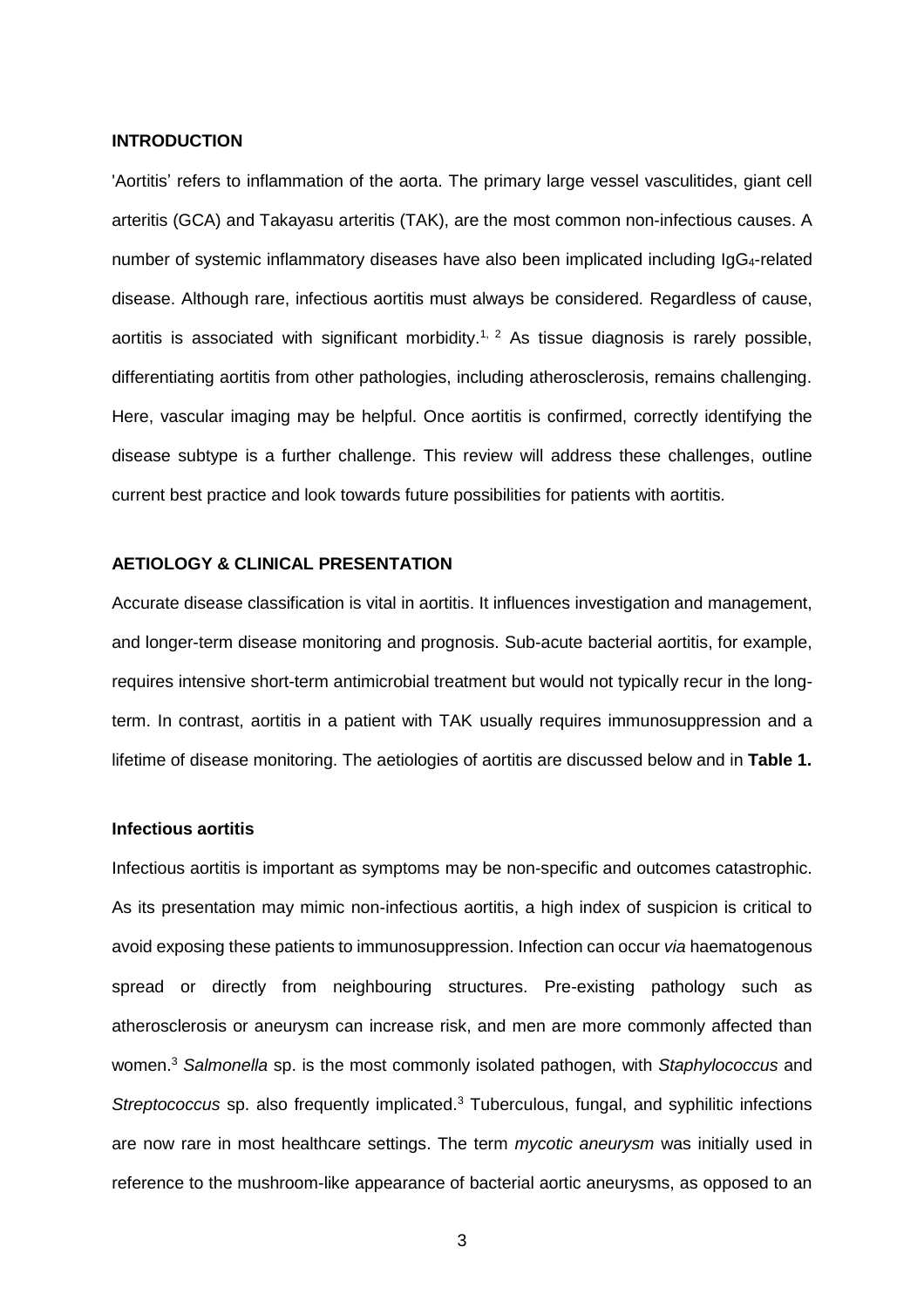aneurysm of fungal origin as the name implies. This term is now more generally applied to any infection-related aneurysm, which constitute 2-3% of all aortic aneurysms.<sup>4</sup> Co-existing bacteraemia is found in >50% of cases, with evidence of isolated infection elsewhere (most commonly endocarditis) in 50%.<sup>5</sup>

#### **Non-infectious aortitis**

Pathological assessment at time of thoracic aortic surgery demonstrates aortitis in 3-6% of surgical specimens.<sup>1, 6</sup> Interestingly, the majority of patients in these series had no evidence of systemic disease at time of surgery.

#### *Large vessel vasculitis (LVV)*

LVV comprises GCA and TAK. Often distinguishable by age at onset, these conditions share many clinical and histological similarities.<sup>7</sup> Increasing availability of high-definition vascular imaging has led to a global rise in the prevalence of LVV. <sup>8</sup> A lack of universally-accepted disease definitions means that some use the term LVV for any non-infectious cause of aortitis. We suggest reserving this term for those with either GCA or TAK.

# *GCA*

Previously considered a condition of the cranial arteries (classically the temporal arteries), evidence from imaging studies, autopsy series, and mounting clinical vigilance now suggest a spectrum of medium and large vessel inflammation, with involvement of the aorta and its primary branches in ~50% of patients.<sup>9, 10</sup> The terms cranial-GCA (C-GCA), large-vessel-GCA (LV-GCA) and C-GCA with LV involvement have been adopted by the European League Against Rheumatism (EULAR) to reflect this (**Figure 1**).<sup>11</sup>

GCA almost exclusively affects those over the age of 50 with incidence rising with age.<sup>12</sup> It is commonest in those of Northern European heritage with an incidence of ~20/100,000 population in Northern Europe and USA.<sup>13, 14</sup> Women are more commonly affected than men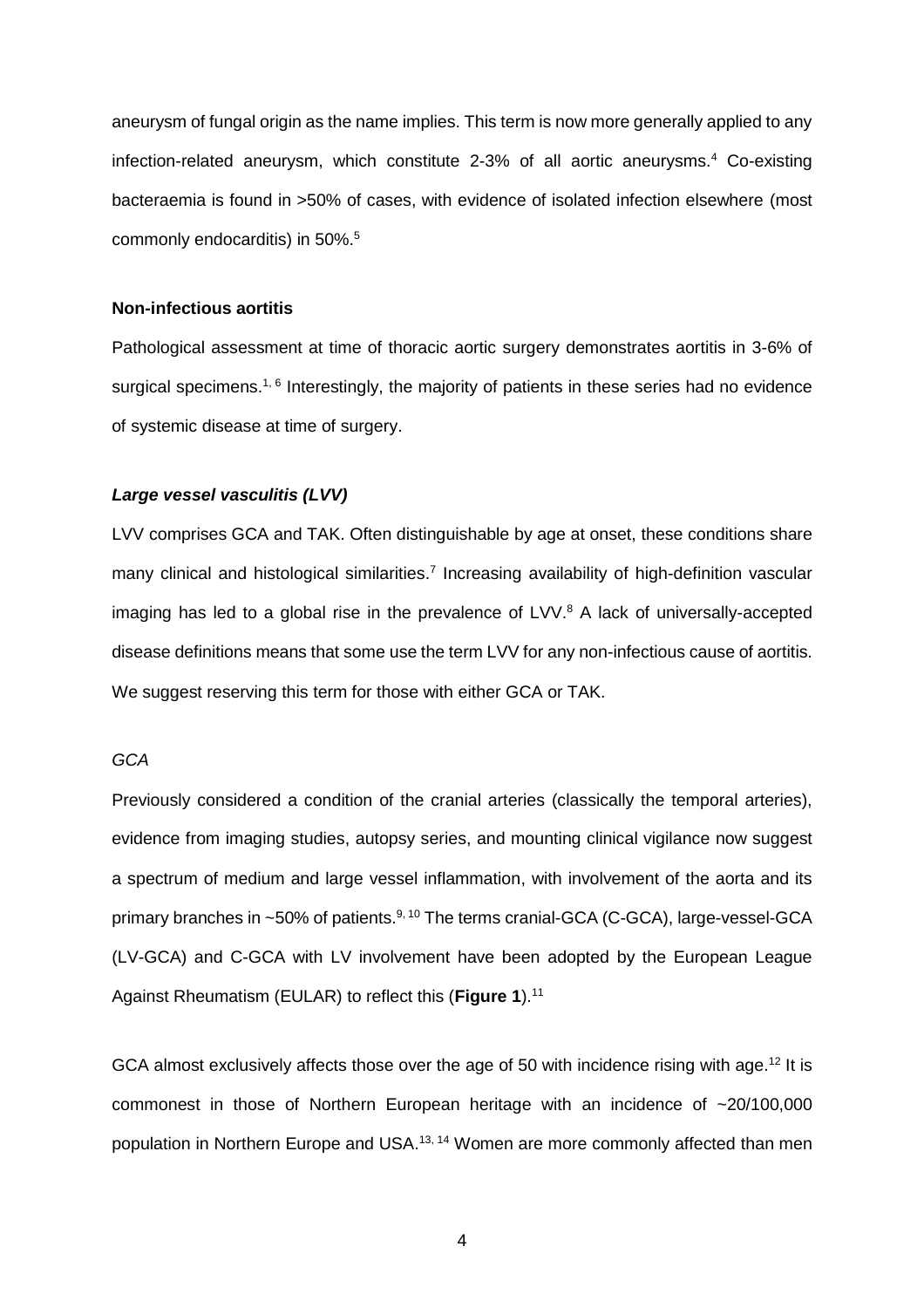$(3:1),$ <sup>12, 14</sup> although GCA associated with aortitis affects a younger group than classic C-GCA with a higher female predominance. 15

The clinical features of GCA depend on the vascular territories involved. Aortic involvement is often heralded by constitutional symptoms (fever, weight loss, lethargy) and may exist with or without classical cranial features. Often a late feature of the disease, the risk of aortic aneurysm formation in GCA is ~2-fold higher than in matched controls, with the risk of thoracic aortic aneurysm ~6-fold higher. $^{\text{16}}$  Aneurysm growth rate is also increased, with a higher growth rate associated with increased risk of dissection.<sup>10</sup>

#### *TAK*

TAK affects a younger population than GCA (median age of onset ~35 years) and is therefore associated with years of cumulative morbidity. <sup>17</sup> Again, women are more commonly affected  $(6:1).$ <sup>17, 18</sup> Historically considered to be more prevalent in Asia, similar incidence rates of ~2/million have been demonstrated in Japan and the US.<sup>19, 20</sup> The most comprehensive UK study to date has reported incidence and prevalence rates of 0.8/million and 7.5/million, respectively. Interestingly, 62% of the 142 patients included were aged >40 years at time of diagnosis.<sup>21</sup> Although this may reflect diagnostic delay, it casts further doubt on the notion of TAK exclusively affecting those <40 years.

Most cases of TAK involve inflammation of one or more aortic segments, often in combination with branches such as carotid, subclavian or renal arteries (**Figure 1**). In a large French series of 318 patients with TAK, 78% had involvement of at least one aortic region at time of imaging. <sup>17</sup> The remaining 22% demonstrated inflammation of aortic branches only.

Previously termed 'pulseless disease', patients with TAK may present with unilateral loss of pulses or symptoms of limb ischaemia. Hypertension is common, either as a consequence of renal artery involvement or due to stenotic or occlusive portions of the aorta (Figure 2).<sup>22</sup> Cardiac decompensation may occur with aortic root involvement or increasing afterload.<sup>17</sup>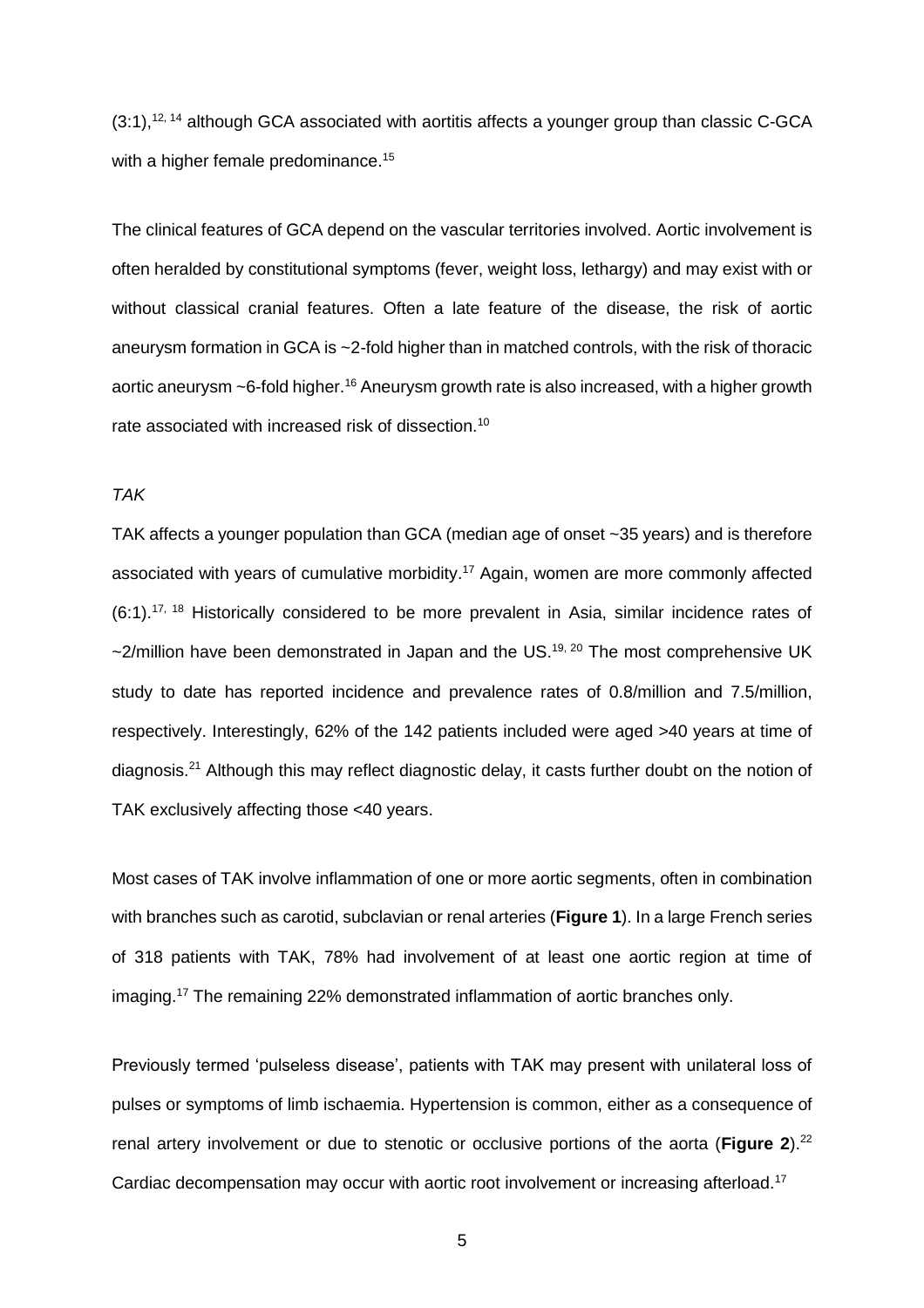#### *Clinically isolated aortitis (CIA)*

Aortitis may exist without clinical or histopathological evidence of systemic disease, or involvement of other vascular territories. Historically termed isolated aortitis, idiopathic aortitis, or non-syndromic aortitis, 'clinically isolated aortitis' (CIA) has been the preferred term since 2015. <sup>5</sup> The 2012 Revised International Chapel Hill Consensus Conference Nomenclature of Vasculitides considers CIA a *single-organ vasculitis*, and distinct from LVV – although this distinction is not universally upheld.<sup>23</sup> Compared with GCA and TAK, few studies have sought to characterise CIA.

Many of the available demographic data about CIA come from pathological studies, usually following aortic aneurysm resection.<sup>1, 24</sup> These suggest the ascending aorta is most commonly affected, although this may reflect surgical practice rather than the underlying disease process. More recently, radiologically-defined CIA has become increasingly prevalent with clinical series suggesting that the aortic arch and descending thoracic aorta are more commonly affected.<sup>25</sup> This distinction aside, the demographics of patients with pathologicallyor radiologically-defined CIA are similar, with a female predominance and a peak age of onset in the  $7<sup>th</sup>$  decade.<sup>1, 25, 26</sup> Given the similarities with GCA, many have questioned whether CIA might be the first presentation of a systemic vasculitis – either not clinically evident at presentation or overlooked. Additionally, some suggest that IgG4-related disease may account for a significant proportion of isolated thoracic aortitis.<sup>27</sup> Indeed, ~20% of patients with CIA will go on to develop an associated inflammatory condition, most commonly GCA, and thus be reclassified. <sup>1</sup> Accordingly, many consider CIA a provisional diagnosis, and clinicians should entertain a high index of suspicion that additional clinical features may develop.

As most cases of CIA are either asymptomatic or present non-specifically, prevalence estimates are limited and it is likely that a significant proportion are undiagnosed.<sup>1</sup> The most robust studies of those found to have aortitis at time of aortic aneurysm repair suggest that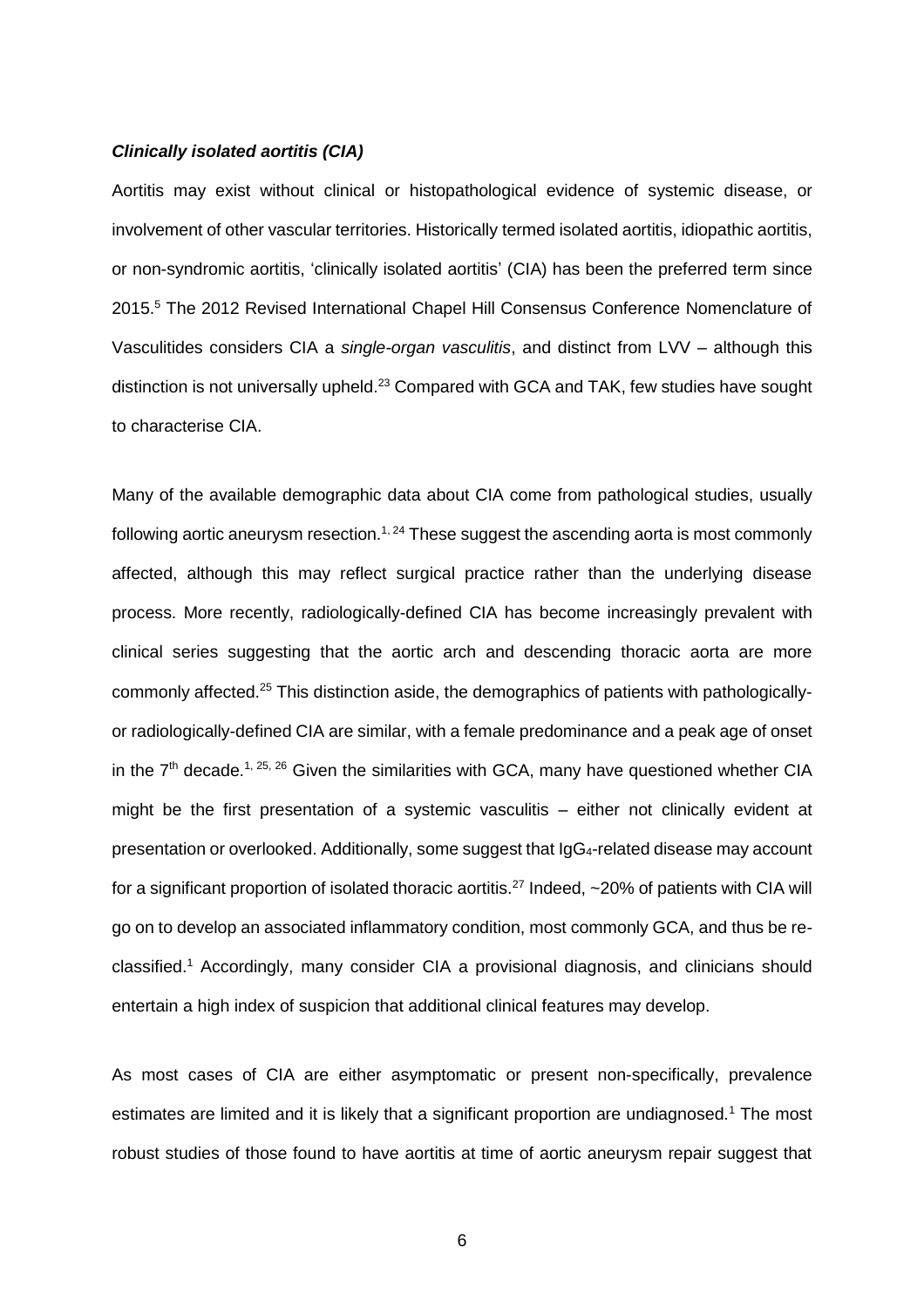CIA accounts for ~70%, though this likely overestimates the contribution of CIA to aortitis as a whole. $^{\rm 1,\,6}$ 

#### *Aortitis associated with other inflammatory conditions*

Aortitis may be a manifestation of several other inflammatory conditions detailed in **Table 2**.

# **Periaortitis**

When inflammation extends beyond the aortic wall into the periaortic space it is termed 'periaortitis'. The distinction between aortitis and periaortitis is important as underlying disease processes, diagnostic considerations, treatments and complications differ markedly. Some overlap exists, most notably for IgG4-related disease which causes both. Periaortitis may be idiopathic or secondary (**Table 1**). The clinical picture is variable and patients may present with constitutional symptoms in association with abdominal or lower back pain. Clinical manifestations due to compression of adjacent structures including lymphatics, retroperitoneal vasculature and ureters should not be overlooked (**Figure 3**).

#### **DISEASE TRIGGERS & HISTOLOGICAL PATTERNS OF INFLAMMATION**

Recent work has deepened our understanding of the pathogenesis of LVV, the most common form of aortitis. Innovative mouse models now replicate aortic inflammation and genome-wide association studies are deciphering the genetic basis for both GCA and TAK.<sup>28 29, 30</sup> Despite these advances, specific disease triggers remain largely unknown. Both autoantibody (antiendothelial cell antibodies) and infectious (*Mycobacterium* sp,, *Chlamydia pneumoniae* and varicella zoster virus) triggers have been postulated.<sup>31, 32</sup> However, many of these studies examined temporal artery tissue and findings may not extrapolate to the aorta. In case-control studies, environmental triggers, including smoking and asbestos exposure, have been linked with retroperitoneal fibrosis.<sup>33</sup>

Different histological patterns of aortic inflammation have been described (**Figure 4 & Table 2**)**.** Granulomatous inflammation is most common and is seen in GCA, TAK and the majority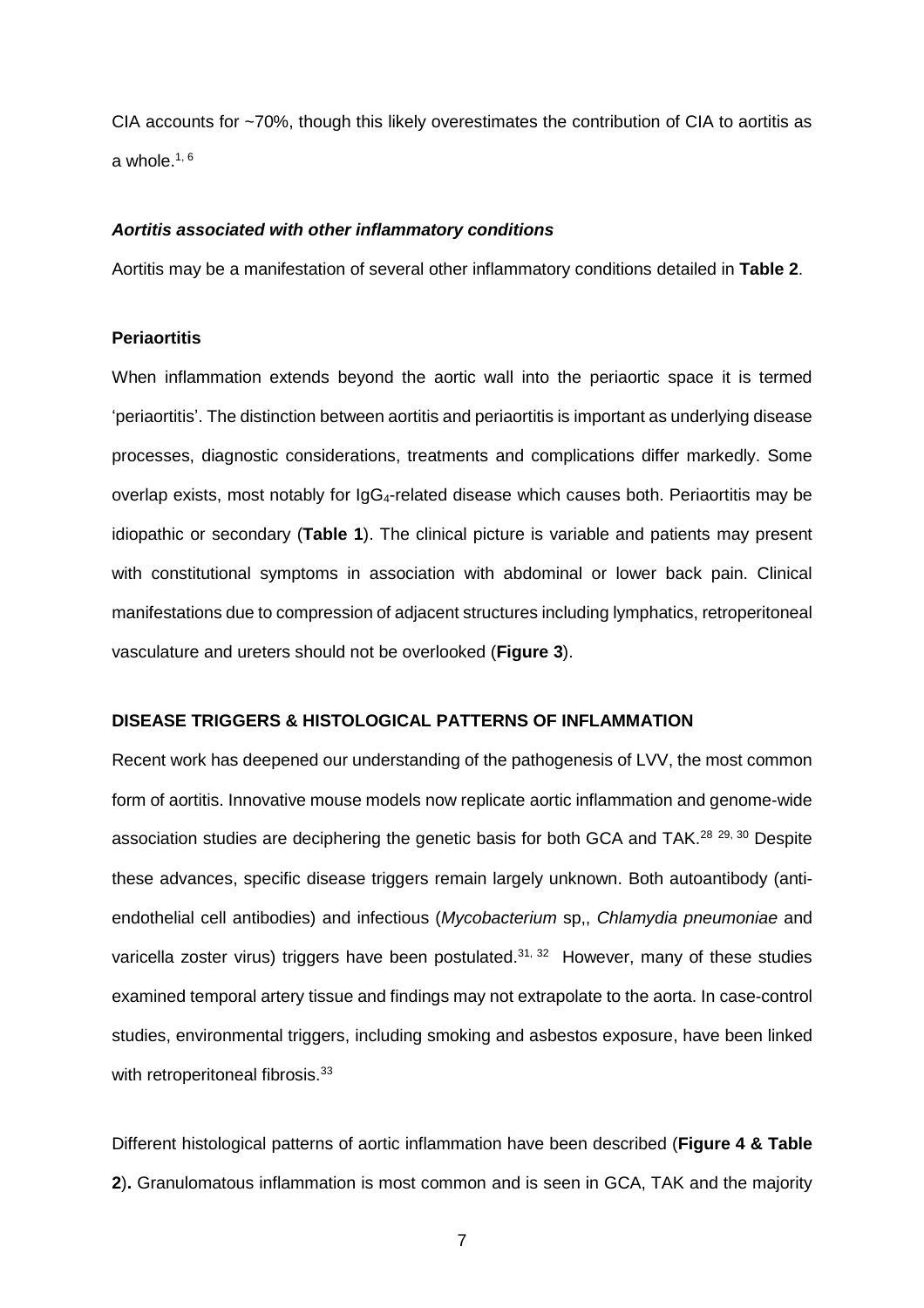of CIA. Two distinct inflammatory leucocyte-cytokine signatures have been defined within this pattern.<sup>1 28</sup> The early inflammatory response, isolated to the vessel wall, is mediated by the interleukin(IL)-6/Th17/IL-17 pathway. The IL-12/Th1/interferon(IFN)-γ signature promotes sustained inflammation and vascular smooth muscle cell proliferation. Current biologic agents can target several key components of both pathways including IL-6 (tocilizumab), IL-12 (ustekinumab) and T-cell activation (abatacept). Janus kinase (JAK) inhibitors have also demonstrated efficacy in preclinical and preliminary clinical trials.<sup>34</sup>

#### **DIAGNOSIS & DISEASE MONITORING**

Short of histological examination (which is rarely available), there exist no robust diagnostic criteria for aortitis. Thus, distinguishing aortitis from other disease mimics (like atherosclerosis) relies on a combination of clinical judgement and interpretation of imaging and laboratory studies (**Figure 5**). Long-term disease monitoring, including discriminating active inflammation from established vascular sequelae, presents a further challenge.

#### *Laboratory markers*

Studies in biopsy-proven GCA suggest that the inflammatory markers C-reactive protein (CRP) and erythrocyte sedimentation rate (ESR) are almost universally raised at diagnosis.<sup>35</sup> However, a study of 196 patients with histologically-confirmed aortitis at time of aneurysm repair found that in those with CIA (n=129), mean CRP and ESR were within the normal range. <sup>1</sup> CRP and ESR are also less likely to be raised in TAK and are less reliable markers of disease activity once immunosuppression has started. $36$  Novel markers such as matrix metalloproteinases-3 and -9, and pentraxin-3 may be more specific to large vessel inflammation and discriminate active aortitis from other pathology, although further studies are required.37, 38

## *Imaging*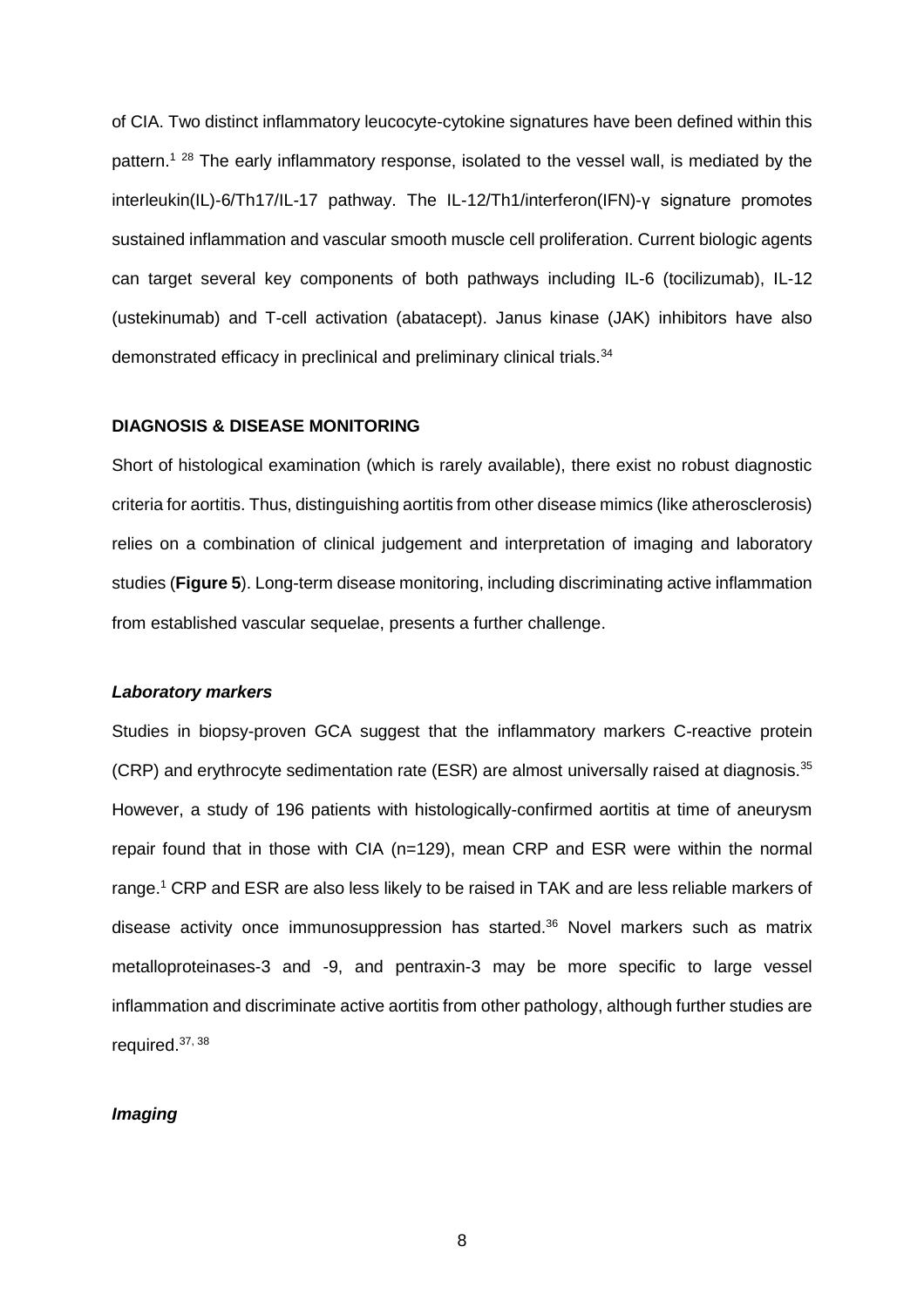Aortic wall thickening, often used as a surrogate marker of inflammation, can be identified using computed tomography (CT), magnetic resonance imaging (MRI) or ultrasound (US). However, this is not specific for vasculitis and can reflect vascular damage *or* vascular inflammation. <sup>39</sup> CT- and MR-angiography will assess luminal abnormalities, including dilatations and stenoses. MR-angiography also provides information about mural enhancement, a marker of aortic inflammation with sensitivity approaching 90% in TAK.<sup>40</sup> Vessel wall oedema, almost always present in active aortitis but which may persist following inflammation resolution,<sup>39</sup> is more readily identified with MRI than CT and does not require contrast. Both mural enhancement and oedema may provide useful distinctions between aortitis and atherosclerosis. The functional map of inflammation provided by positron emission tomography (PET), usually with <sup>18</sup>F-Fluorodeoxyglucose (FDG), provides a valuable assessment of aortic and associated large vessel inflammation. Used in conjunction with CT (PET/CT) or MRI (PET/MR), vascular FDG uptake can identify inflammation not otherwise visible (**Figure 6**). <sup>41</sup> Meta-analysis has demonstrated pooled sensitivities and specificities of 90% and 98% for GCA, and 87% and 73% for TAK.<sup>42</sup> However, PET is not perfect as other aortic pathology (including atherosclerosis) may demonstrate patchy low-grade FDG uptake. Additionally, higher costs, longer procedure times and greater radiation exposure are unavoidable. Radiation exposure can be reduced with PET/MR, which has demonstrated promising diagnostic potential.<sup>43</sup> Future aortitis imaging will incorporate novel PET radiotracers, some of which may predict complications.<sup>44, 45</sup>

All imaging modalities discussed have a role in periaortitis. US may be sufficient to establish abdominal aortic wall thickening or aneurysm with an associated periaortic infiltrate and is also useful in assessing ureteric obstruction. CT and MR provide a more definitive assessment, often demonstrating homogenous fibrotic tissue encompassing the distal aorta and iliac vessels with or without compressive complications (**Figure 3**).<sup>46</sup>

#### **Distinguishing between aortitis subtypes**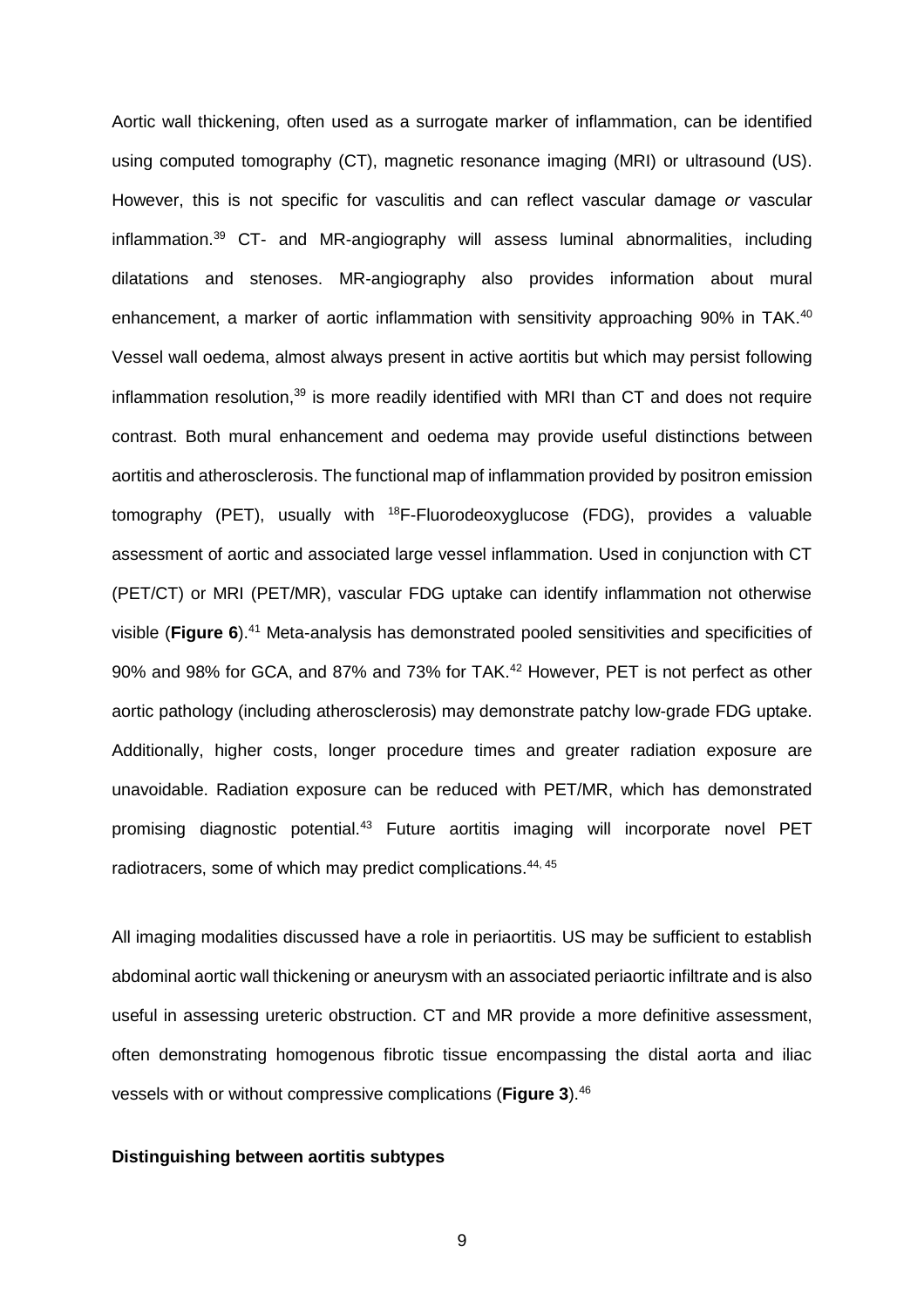Clinical features, patient demographics and an 'aortitis screen' may help discriminate aortitis aetiology (**Figure 5 & Table 3**). Imaging helps with diagnostic uncertainty. CT- or MRangiography should be the initial investigation of choice with imaging extended from the carotid bifurcation to the iliac arteries as the distribution of other abnormal vascular segments will provide diagnostic clues (**Figure 1**). <sup>11</sup> These may also help distinguish infectious and noninfectious causes as infection is likelier to demonstrate peri-aortic and soft tissue fluid or gas accumulation with mycotic aneurysms. Within the aorta, location and disease extent can distinguish disease subtypes (**Table 2 & Figure 2**). Additional PET imaging is useful if symptoms and signs do not align with CT or MRI findings. Although rarely performed in aortitis, CT-guided biopsy may be valuable in some patients with periaortitis, allowing distinction between IgG4-related disease, Erdheim-Chester disease and lymphoma, with clear implications for management. In the case of apparently 'refractory' inflammatory disease, the possibility of infectious aortitis should be reconsidered.

#### **Disease monitoring**

Long-term disease monitoring is critical to identify active disease, detect vascular complications, and guide intervention. This can be challenging as symptoms may be absent, or, if present, may relate to *either* established vascular abnormalities *or* clinically active disease. In LVV, the benefit of disease monitoring to accurately match disease activity with treatment intensity is well established. Radiological and surgical follow-up data for those with CIA suggest grumbling, subclinical aortic inflammation is common with an increased rate of future aortic events compared with matched populations.<sup>25, 47</sup> Accordingly, even without symptoms, most centres advocate radiological aortitis monitoring at least annually.<sup>1</sup>

Despite its importance, disease-monitoring tools are limited. Any imaging modality described can be used, however each has limitations. This is an area of unmet clinical need and novel scanning techniques such as PET/MR may provide a way forward.<sup>43</sup> Emerging MRI contrast agents, such as ultra-small superparamagnetic particles of iron oxide, can be taken up by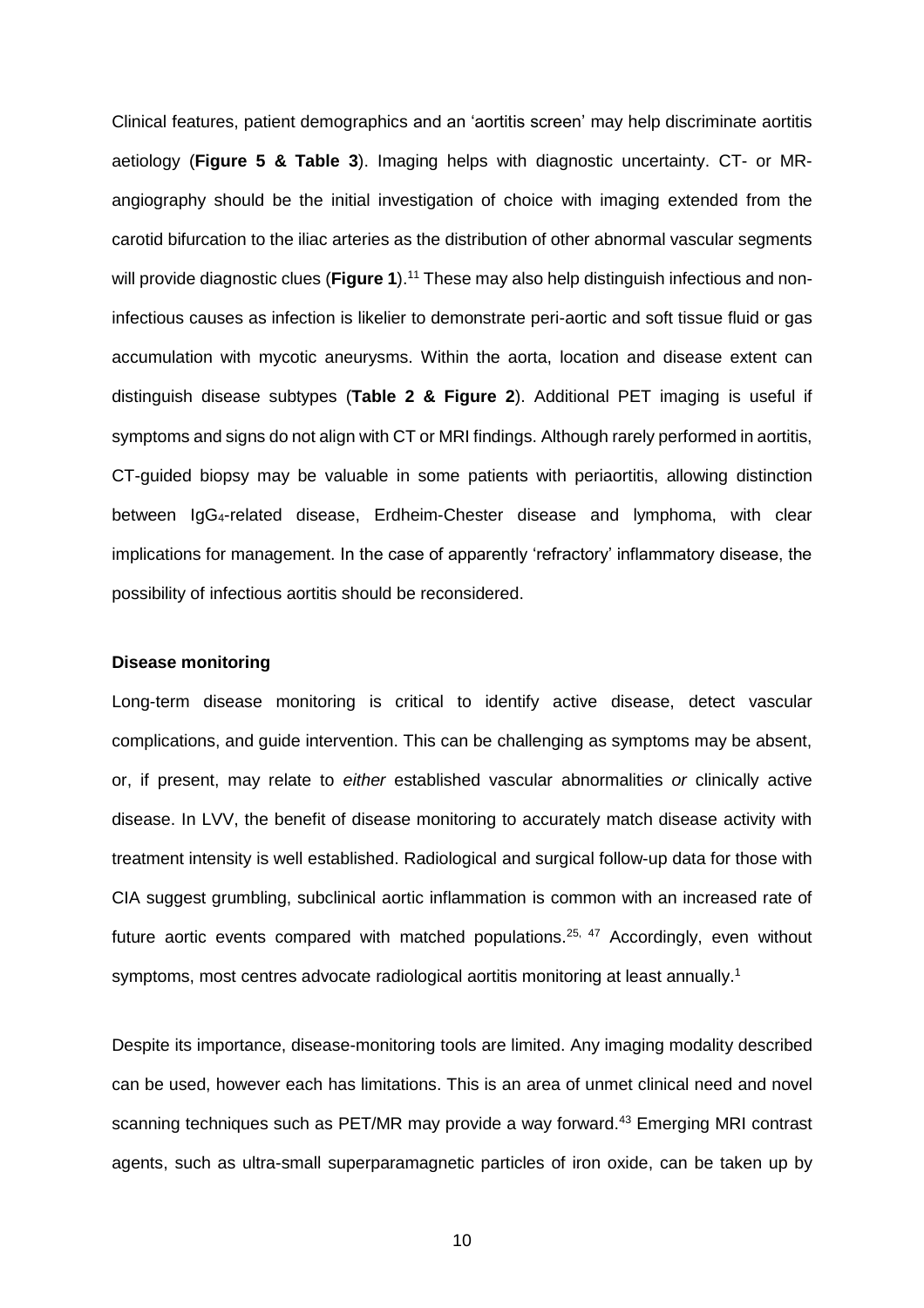aortic wall-resident macrophages and may provide surrogate markers of inflammatory activity.<sup>48</sup>

#### **OUTCOMES & PROGNOSIS**

Aortitis is not benign and prognosis depends upon underlying cause. Some patients may have a 'single-hit' non-recurring illness if treated appropriately. In others, an inability to match treatment intensity with disease activity may lead to unchecked subclinical disease progression, relapse or side-effects of over-treatment. In GCA, the presence of aortitis (LV-GCA) is associated with a poorer prognosis than classical C-GCA.<sup>15</sup>

#### **Aortic complications**

Aortic dissection, aneurysm or rupture contribute to morbidity and mortality. The existing data – reporting aortic complication rates of  $~5$ -50% – come from surgical series following-up patients who have undergone aortic aneurysm repair.<sup>24, 47</sup> It is difficult to draw firm conclusions from such studies due to significant heterogeneity in disease definition and monitoring.

Some have tried to discriminate complication rates between aortitis phenotypes. Miller *et al* compared outcomes in 45 patients found to have aortitis at ascending aortic resection. They found no difference in aortic complication rates between CIA (n=21) and LVV (n=20) after a follow-up of 83 months.<sup>24</sup> Clifford *et al* reported outcomes from 196 patients with histologicallyproven aortitis following thoracic surgery. <sup>1</sup> The majority (66%) were originally classified as CIA. During a follow-up of 56 months, 44% developed new vascular lesions and 40% underwent additional vascular surgery with no difference between CIA and LVV.

Growing evidence discriminates outcomes in those diagnosed radiologically as opposed to histologically. Such studies are more representative of the general aortitis population and inkeeping with our current disease understanding. Ferfar *et al* examined outcomes in 353 patients diagnosed with aortitis either histologically or radiologically.<sup>2</sup> After a follow-up of 52 months, aortic aneurysm occurred in 21%, 25% and 43% of patients with GCA, TAK and CIA,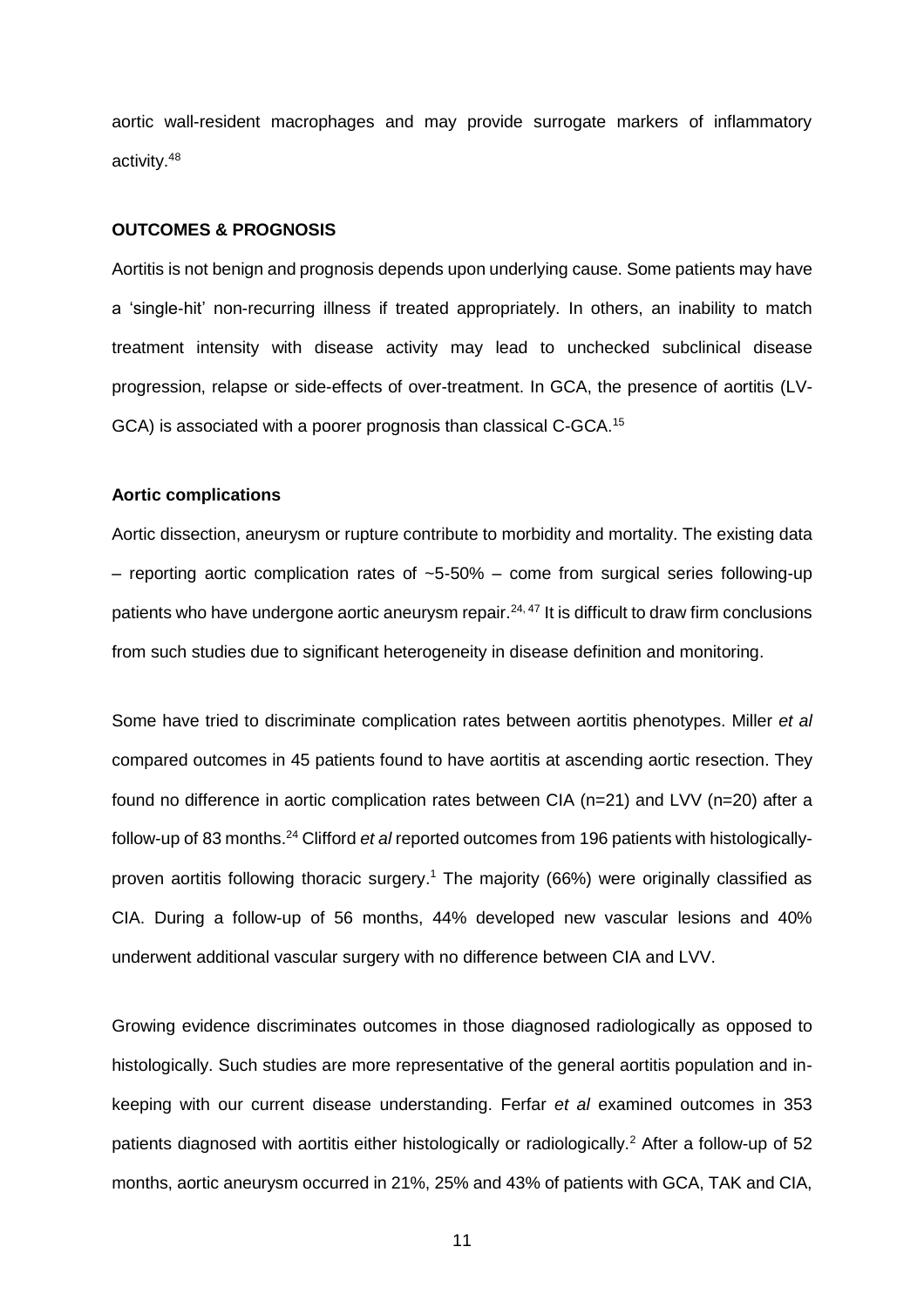respectively. Aortic dissection occurred in 5%, 2% and 10%. Interestingly, the poorer outcomes in CIA *versus* LVV occurred despite similar rates of glucocorticoid treatment. The existing data support a need to monitor patients with aortitis for future aortic complications, particularly in those with CIA who may experience higher rates of new aortic lesions despite fewer symptoms.<sup>2</sup>

#### **Other sources of morbidity**

Smouldering aortic inflammation can be associated with systemic upset. In a US TAK cohort (median age 27 years at diagnosis), >60% had difficulty with daily activities, and 23% were unable to work due to disability.<sup>22</sup> Population level studies have demonstrated an increased risk of ischaemic heart disease, stroke and peripheral vascular disease in those with LVV *versus* matched healthy controls. <sup>49</sup> As such, primary cardiovascular disease prevention should be part of management. Evidence for antiplatelet use in the absence of cardiovascular disease is limited and decisions should be taken on an individual patient basis.<sup>50</sup>

#### **Mortality**

In-hospital mortality rates of 21-44% have been reported for infectious aortitis, usually due to sepsis.<sup>51</sup> Non-infectious aortitis is associated with much lower mortality. In the study by Ferfar *et al*, 7.6% of patients with aortitis had died after 52 months.<sup>2</sup> This equates to a reported 5 year survival for CIA, TAK and GCA of 86%, 100% and 88%, respectively. Mortality has been mostly studied in GCA, with conflicting results. However, data do consistently support an increased mortality in those with aortic disease. <sup>52</sup> Although rare, the mortality associated with ruptured aortic aneurysm due to GCA (80%) is higher than in those without GCA (65-75%).<sup>53</sup>

# **MANAGEMENT**

Non-infectious aortitis may benefit from immunosuppression but management of aortitis associated with other inflammatory conditions is usually determined by the underlying condition, and not by the presence of aortitis (**Table 2**). The management of infectious aortitis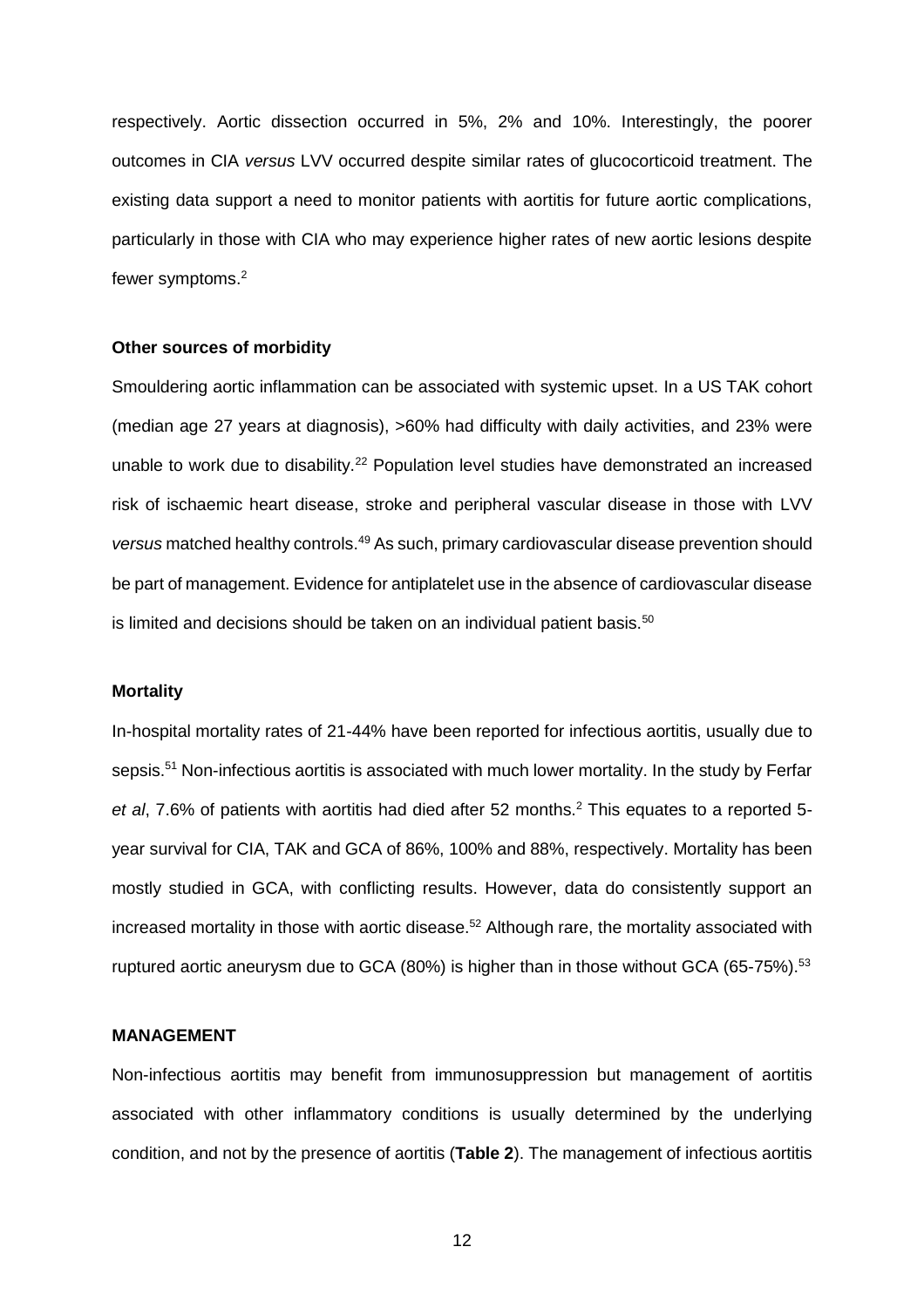involves targeted and prolonged anti-microbial therapy, often in combination with surgical intervention.

#### **Management of LVV**

Glucocorticoids remain the cornerstone of treatment of both GCA and TAK. Almost all patients will receive high dose oral prednisolone (1 mg/kg/day) following diagnosis. A prolonged glucocorticoid taper is typical, targeting ≤5 (GCA) or ≤10 (TAK) mg/day by 1 year or earlier. 54 The presence of aortitis and other large vessel involvement in GCA is associated with higher cumulative glucocorticoid exposure compared with classical C-GCA.<sup>15</sup> Although effective, glucocorticoids have significant side-effects occurring in ~90% of patients.<sup>55</sup> Accordingly, glucocorticoid-sparing agents, both biologic and non-biologic, are an increasingly important part of LVV management. Guidelines suggest a glucocorticoid-sparing agent in combination with prednisolone as first-line management in TAK and in those with refractory or relapsing GCA.<sup>54</sup> Again, those with LV-GCA more frequently require glucocorticoid-sparing therapy than those with C-GCA alone. 15

Tocilizumab, a humanised monoclonal antibody which inhibits IL-6, is licensed for use in GCA in Europe and the US following the landmark GiACTA (Giant Cell Arteritis Actemra) study.<sup>56</sup> In 251 randomised patients, GiACTA demonstrated lower cumulative glucocorticoid exposure and higher rates of sustained remission at 1 year in those treated with tocilizumab plus glucocorticoids *versus* glucocorticoids and placebo. Questions remain regarding tocilizumab use in LVV, including difficulties with disease monitoring and masking active disease.<sup>57</sup> Additionally, the majority of those recruited to GiACTA had C-GCA without evidence of aortitis.

Although limited evidence supports the use of other glucocorticoid-sparing agents in LVV, in our practice methotrexate and mycophenolate mofetil have proven useful.<sup>58, 59</sup> Biologic agents such as ustekinumab and abatacept target key pathways involved in generating aortic inflammation and have shown promise in early clinical trials. $60, 61$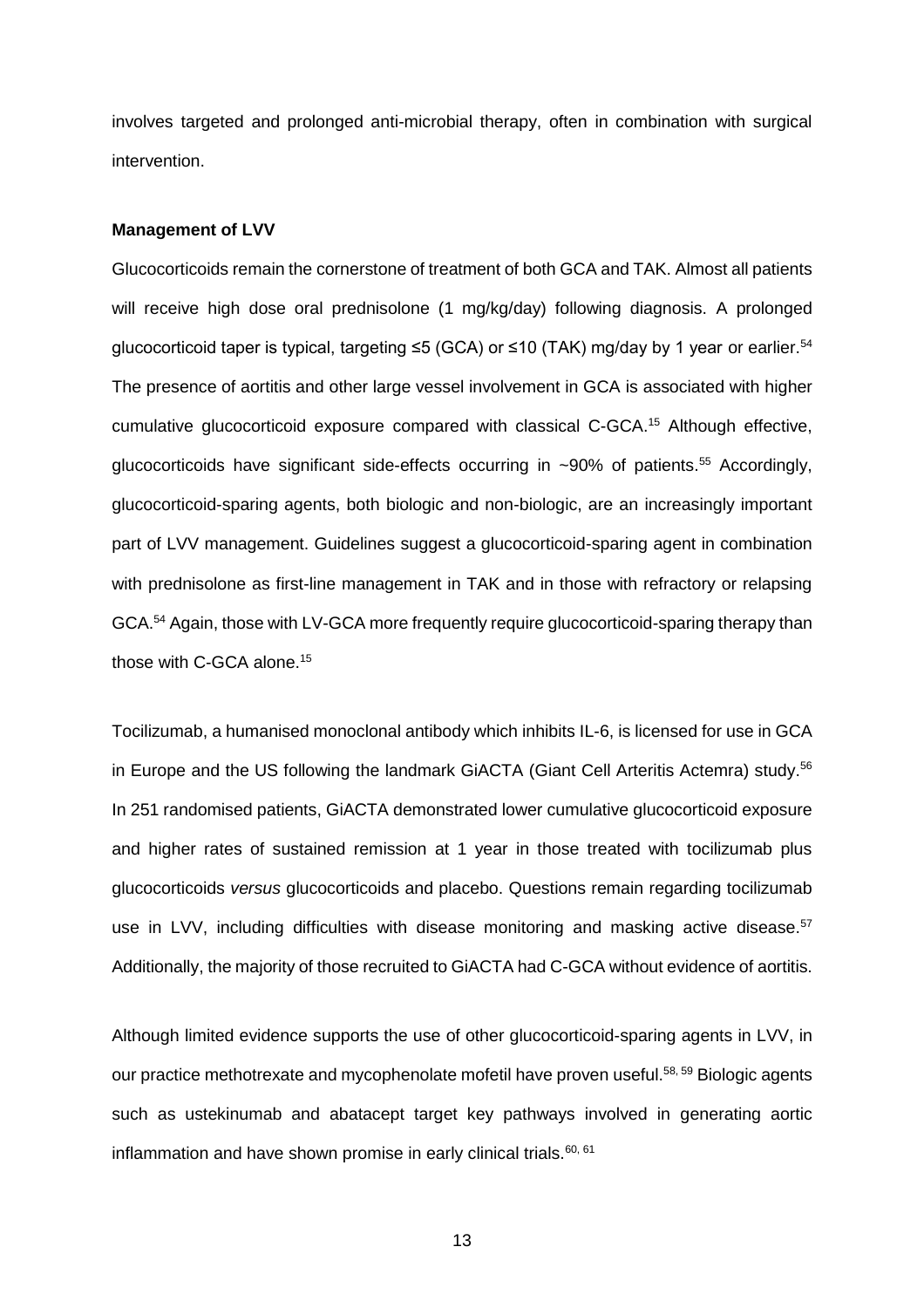#### **Management of CIA**

This remains controversial. Patients with isolated histological aortic inflammation at time of aneurysm resection are unlikely to be symptomatic. In this group, treatment is directed at preventing future aortic events. Studies do not universally support the use of glucocorticoids, particularly as significant cumulative glucocorticoid exposure would be required to prevent a relatively rare event, but more evidence is required.<sup>1, 25</sup> Those with CIA diagnosed radiologically are perhaps more likely to present with non-specific symptoms which could be attributed to aortic inflammation. Such patients may benefit from immunosuppression but, again, opinion is divided. As such, treatment decisions should be taken on an individual patient basis, taking into consideration symptom burden, disease extent and perceived likelihood of progression. Few data inform the latter, although being male may be associated with an increased risk of future events.<sup>2</sup> Glucocorticoids are probably the treatment of choice in this setting, however, other agents such as azathioprine, cyclophosphamide, methotrexate and tocilizumab have been used.<sup>1, 25</sup>

#### **Management of periaortitis**

Most causes of periaortitis, including retroperitoneal fibrosis and IgG<sub>4</sub>-related disease, are glucocorticoid sensitive. In glucocorticoid-refractory cases, cyclophosphamide and, more recently, rituximab, potentially in combination with methotrexate or mycophenolate mofetil, have shown promise.<sup>62, 63</sup>

# **Surgical and endovascular intervention**

Aortic dissection and aneurysm formation/rupture are feared complications of aortitis. Surgical and endovascular interventions are potential options here, regardless of underlying aetiology. Ideally, any surgical intervention should be performed during disease remission. When this is not possible, 'pre-treatment' with immunosuppression may be useful. Aneurysm repair in patients with aortitis is typically performed as an open procedure, however, endovascular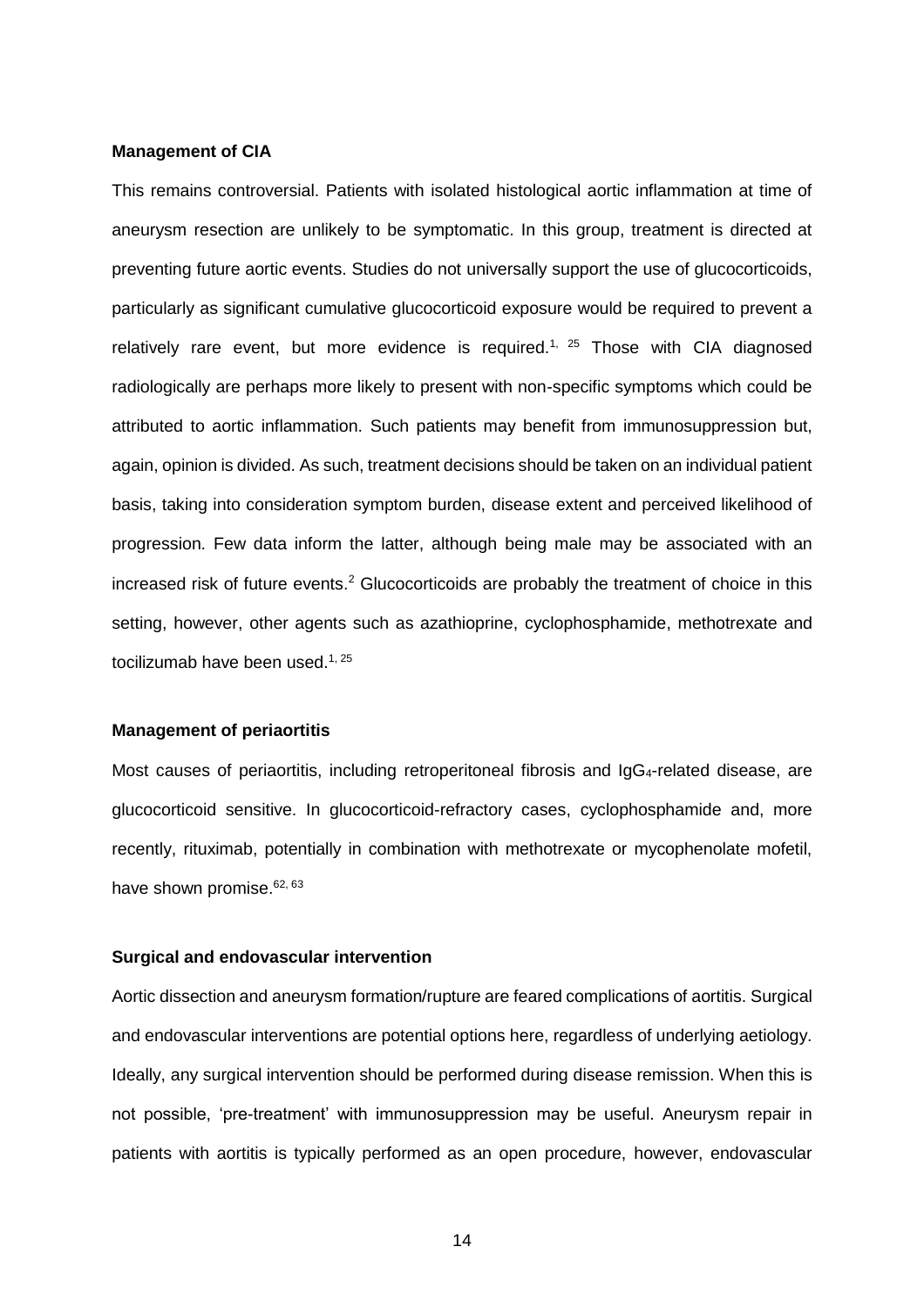approaches are possible and offer the potential for reduced manipulation of inflamed aortic tissue.<sup>64</sup>

# **CONCLUSION**

Aortitis is increasingly recognised in the clinic. Accurate diagnosis and disease monitoring are critical for optimal management. Identifying those patients in whom potentially life-threatening complications might develop is an area of unmet clinical need. Novel vascular imaging techniques provide potential tools to differentiate aortitis from aortopathy, identify disease subtypes and to monitor inflammation over time. Although treatment options are improving for LVV, the most common form of aortitis, the optimal management for CIA remains unclear. This will be important to address as almost half of those diagnosed with CIA will develop new lesions and progress. Improving disease definitions and providing clarity regarding the phenotypic spectrum of aortitis may help to eliminate heterogeneity in clinical practice. Global collaborations within the vasculitis community are key to achieving this.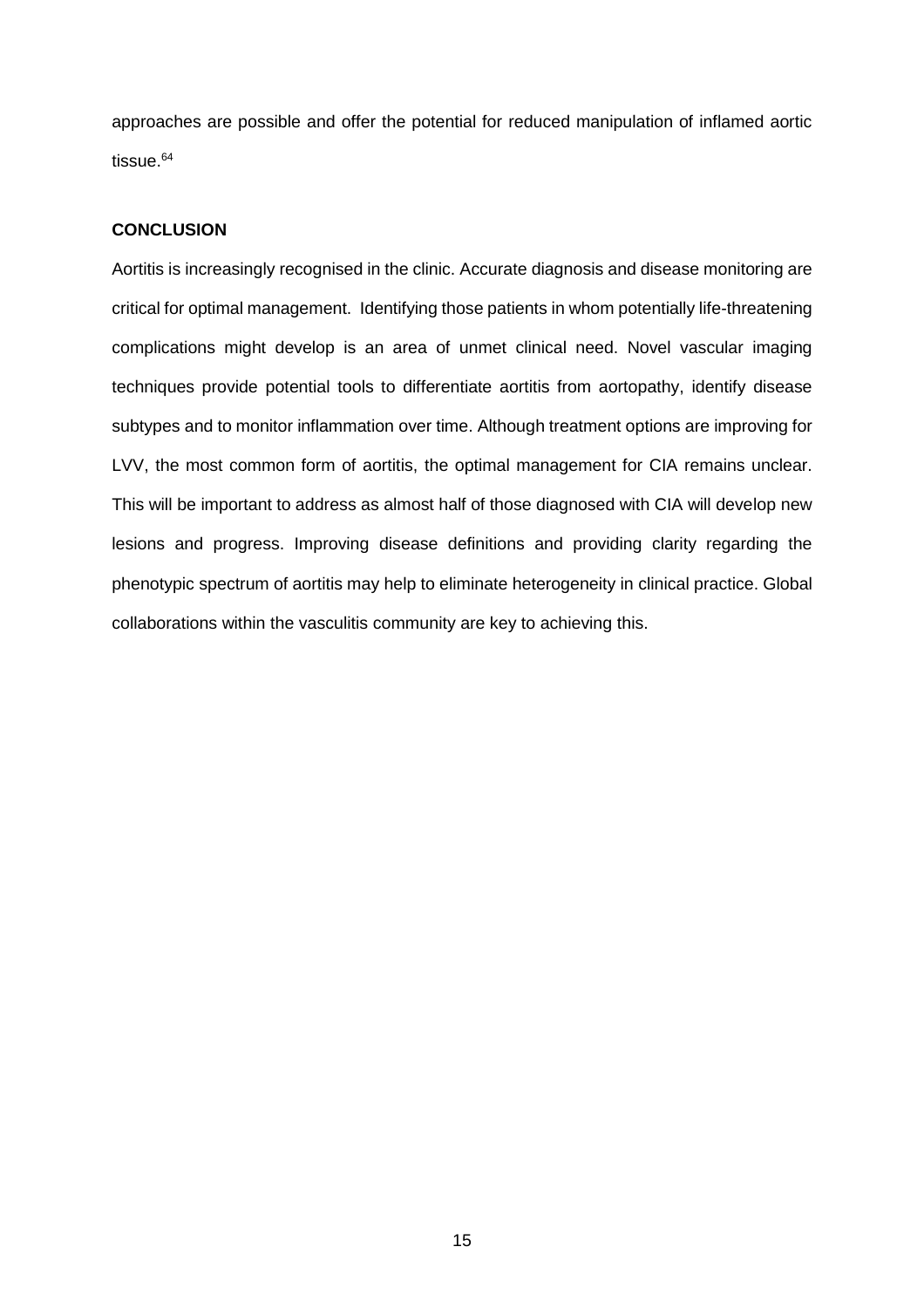# **Author statement**

The Corresponding Author has the right to grant on behalf of all authors and does grant on behalf of all authors, an exclusive licence (or non exclusive for government employees) on a worldwide basis to the BMJ Publishing Group Ltd and its Licensees to permit this article (if accepted) to be published in HEARTeditions and any other BMJPGL products to exploit all subsidiary rights.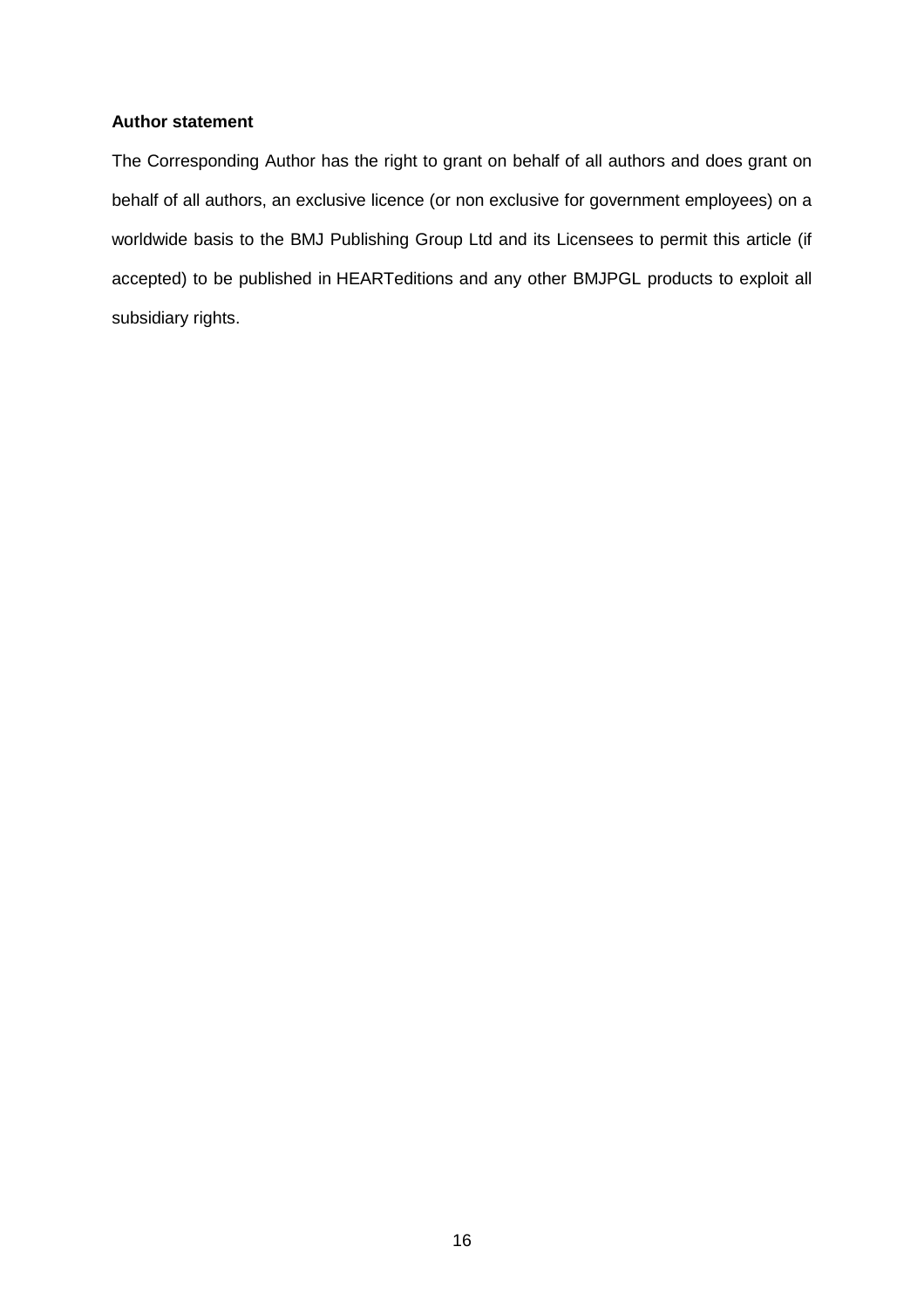#### **References**

1. Clifford AH, Arafat A, Idrees JJ, Roselli EE, Tan CD, Rodriguez ER, Svensson LG, Blackstone E, Johnston D, Pettersson G, Soltesz E and Hoffman GS. Outcomes Among 196 Patients With Noninfectious Proximal Aortitis. *Arthritis Rheumatol*. 2019;71:2112-2120.

2. Ferfar Y, Morinet S, Espitia O, Agard C, Vautier M, Comarmond C, Desbois AC, Domont F, Fouret PJ, Redheuil A, Cluzel P, Chiche L, Koskas F, Resche-Rigon M, Cacoub P, Biard L and Saadoun D. Long-Term Outcome and Prognosis Factors of Isolated Aortitis. *Circulation*. 2020;142:92-94.

3. Foote EA, Postier RG, Greenfield RA and Bronze MS. Infectious Aortitis. *Curr Treat Options Cardiovasc Med*. 2005;7:89-97.

4. Soravia-Dunand VA, Loo VG and Salit IE. Aortitis due to Salmonella: report of 10 cases and comprehensive review of the literature. *Clin Infect Dis*. 1999;29:862-8.

5. Stone JR, Bruneval P, Angelini A, Bartoloni G, Basso C, Batoroeva L, Buja LM, Butany J, d'Amati G, Fallon JT, Gittenberger-de Groot AC, Gouveia RH, Halushka MK, Kelly KL, Kholova I, Leone O, Litovsky SH, Maleszewski JJ, Miller DV, Mitchell RN, Preston SD, Pucci A, Radio SJ, Rodriguez ER, Sheppard MN, Suvarna SK, Tan CD, Thiene G, van der Wal AC and Veinot JP. Consensus statement on surgical pathology of the aorta from the Society for Cardiovascular Pathology and the Association for European Cardiovascular Pathology: I. Inflammatory diseases. *Cardiovasc Pathol*. 2015;24:267-78.

6. Schmidt J, Sunesen K, Kornum JB, Duhaut P and Thomsen RW. Predictors for pathologically confirmed aortitis after resection of the ascending aorta: a 12-year Danish nationwide population-based cross-sectional study. *Arthritis Res Ther*. 2011;13:R87.

7. Harky A, Fok M, Balmforth D and Bashir M. Pathogenesis of large vessel vasculitis: Implications for disease classification and future therapies. *Vasc Med*. 2019;24:79-88.

8. De Smit E, Palmer AJ and Hewitt AW. Projected worldwide disease burden from giant cell arteritis by 2050. *J Rheumatol*. 2015;42:119-25.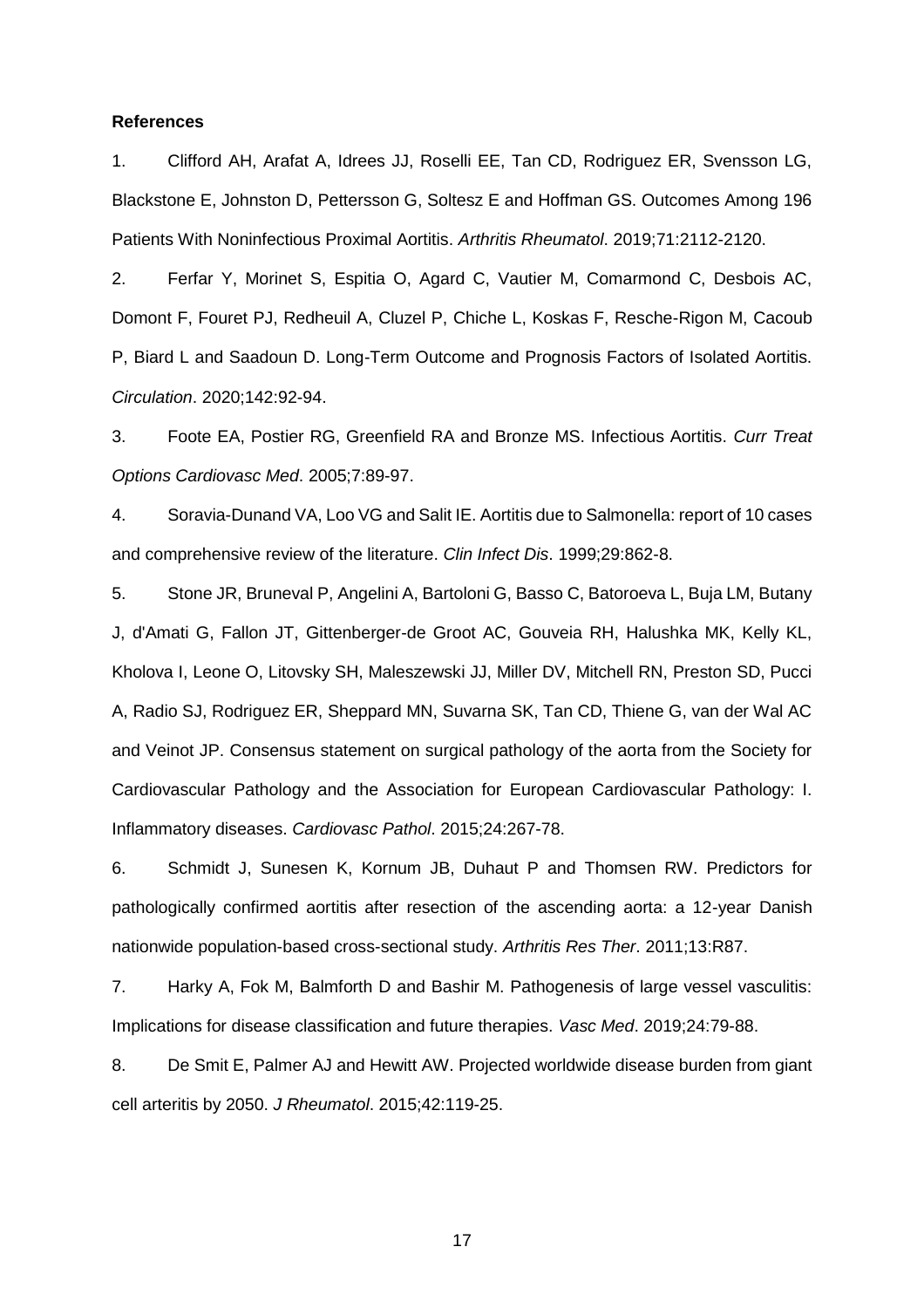9. Blockmans D, de Ceuninck L, Vanderschueren S, Knockaert D, Mortelmans L and Bobbaers H. Repetitive 18F-fluorodeoxyglucose positron emission tomography in giant cell arteritis: a prospective study of 35 patients. *Arthritis Rheum*. 2006;55:131-7.

10. Kebed DT, Bois JP, Connolly HM, Scott CG, Bowen JM, Warrington KJ, Makol A, Greason KL, Schaff HV and Anavekar NS. Spectrum of Aortic Disease in the Giant Cell Arteritis Population. *Am J Cardiol*. 2018;121:501-508.

11. Dejaco C, Ramiro S, Duftner C, Besson FL, Bley TA, Blockmans D, Brouwer E, Cimmino MA, Clark E, Dasgupta B, Diamantopoulos AP, Direskeneli H, Iagnocco A, Klink T, Neill L, Ponte C, Salvarani C, Slart R, Whitlock M and Schmidt WA. EULAR recommendations for the use of imaging in large vessel vasculitis in clinical practice. *Ann Rheum Dis*. 2018;77:636-643.

12. Gonzalez-Gay MA, Vazquez-Rodriguez TR, Lopez-Diaz MJ, Miranda-Filloy JA, Gonzalez-Juanatey C, Martin J and Llorca J. Epidemiology of giant cell arteritis and polymyalgia rheumatica. *Arthritis Rheum*. 2009;61:1454-61.

13. Petursdottir V, Johansson H, Nordborg E and Nordborg C. The epidemiology of biopsy-positive giant cell arteritis: special reference to cyclic fluctuations. *Rheumatology (Oxford)*. 1999;38:1208-12.

14. Salvarani C, Crowson CS, O'Fallon WM, Hunder GG and Gabriel SE. Reappraisal of the epidemiology of giant cell arteritis in Olmsted County, Minnesota, over a fifty-year period. *Arthritis Rheum*. 2004;51:264-8.

15. Muratore F, Kermani TA, Crowson CS, Green AB, Salvarani C, Matteson EL and Warrington KJ. Large-vessel giant cell arteritis: a cohort study. *Rheumatology (Oxford)*. 2015;54:463-70.

16. Robson JC, Kiran A, Maskell J, Hutchings A, Arden N, Dasgupta B, Hamilton W, Emin A, Culliford D and Luqmani RA. The relative risk of aortic aneurysm in patients with giant cell arteritis compared with the general population of the UK. *Ann Rheum Dis*. 2015;74:129-35.

17. Comarmond C, Biard L, Lambert M, Mekinian A, Ferfar Y, Kahn JE, Benhamou Y, Chiche L, Koskas F, Cluzel P, Hachulla E, Messas E, Resche-Rigon M, Cacoub P, Mirault T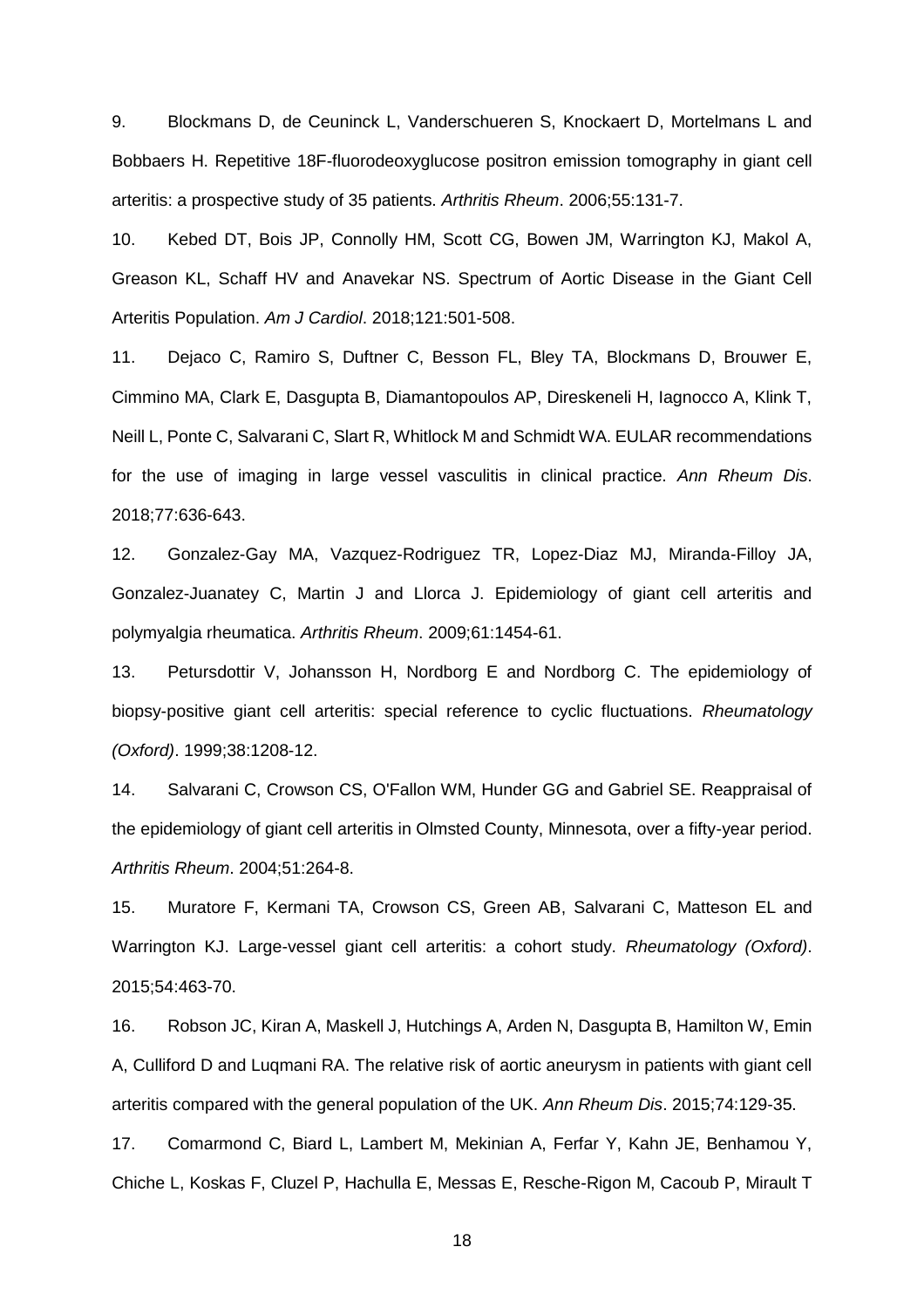and Saadoun D. Long-Term Outcomes and Prognostic Factors of Complications in Takayasu Arteritis: A Multicenter Study of 318 Patients. *Circulation*. 2017;136:1114-1122.

18. Watanabe Y, Miyata T and Tanemoto K. Current Clinical Features of New Patients With Takayasu Arteritis Observed From Cross-Country Research in Japan: Age and Sex Specificity. *Circulation*. 2015;132:1701-9.

19. Koide K. Takayasu arteritis in Japan. *Heart Vessels Suppl*. 1992;7:48-54.

20. Hall S, Barr W, Lie JT, Stanson AW, Kazmier FJ and Hunder GG. Takayasu arteritis. A study of 32 North American patients. *Medicine (Baltimore)*. 1985;64:89-99.

21. Goel R, Chandan JS, Thayakaran R, Adderley NJ, Nirantharakumar K and Harper L. Cardiovascular and renal morbidity in Takayasu arteritis: a population-based retrospective cohort study from UK. *Arthritis Rheumatol*. 2020.

22. Maksimowicz-McKinnon K, Clark TM and Hoffman GS. Limitations of therapy and a guarded prognosis in an American cohort of Takayasu arteritis patients. *Arthritis Rheum*. 2007;56:1000-9.

23. Jennette JC, Falk RJ, Bacon PA, Basu N, Cid MC, Ferrario F, Flores-Suarez LF, Gross WL, Guillevin L, Hagen EC, Hoffman GS, Jayne DR, Kallenberg CG, Lamprecht P, Langford CA, Luqmani RA, Mahr AD, Matteson EL, Merkel PA, Ozen S, Pusey CD, Rasmussen N, Rees AJ, Scott DG, Specks U, Stone JH, Takahashi K and Watts RA. 2012 revised International Chapel Hill Consensus Conference Nomenclature of Vasculitides. *Arthritis Rheum*. 2013;65:1-11.

24. Miller DV, Isotalo PA, Weyand CM, Edwards WD, Aubry MC and Tazelaar HD. Surgical pathology of noninfectious ascending aortitis: a study of 45 cases with emphasis on an isolated variant. *Am J Surg Pathol*. 2006;30:1150-8.

25. Espitia O, Samson M, Le Gallou T, Connault J, Landron C, Lavigne C, Belizna C, Magnant J, de Moreuil C, Roblot P, Maillot F, Diot E, Jégo P, Durant C, Masseau A, Brisseau JM, Pottier P, Espitia-Thibault A, Santos AD, Perrin F, Artifoni M, Néel A, Graveleau J, Moreau P, Maisonneuve H, Fau G, Serfaty JM, Hamidou M and Agard C. Comparison of idiopathic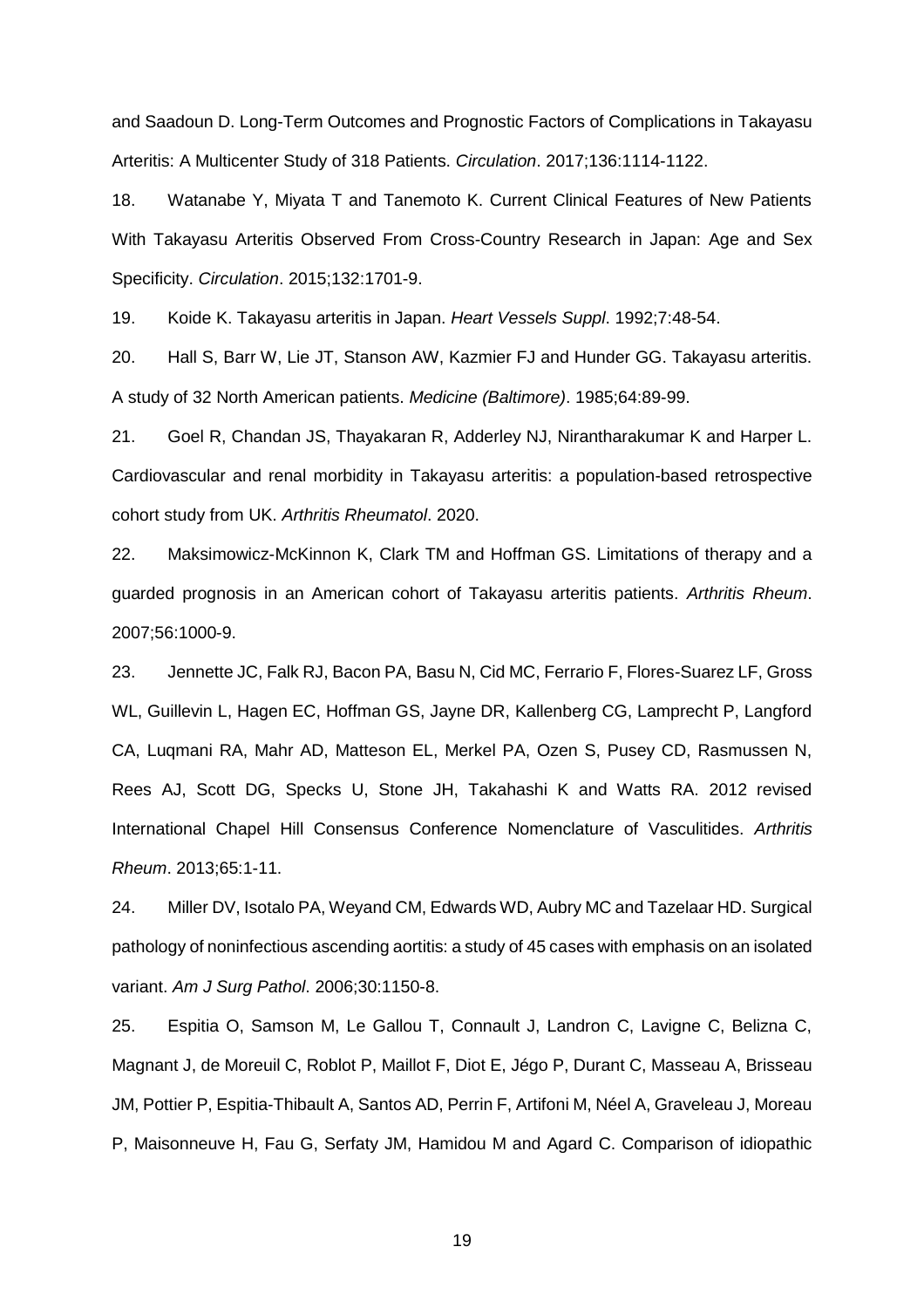(isolated) aortitis and giant cell arteritis-related aortitis. A French retrospective multicenter study of 117 patients. *Autoimmun Rev*. 2016;15:571-6.

26. Cinar I, Wang H and Stone JR. Clinically isolated aortitis: pitfalls, progress, and possibilities. *Cardiovasc Pathol*. 2017;29:23-32.

27. Stone JH, Khosroshahi A, Deshpande V and Stone JR. IgG4-related systemic disease accounts for a significant proportion of thoracic lymphoplasmacytic aortitis cases. *Arthritis Care Res (Hoboken)*. 2010;62:316-22.

28. Weyand CM and Goronzy JJ. Immune mechanisms in medium and large-vessel vasculitis. *Nat Rev Rheumatol*. 2013;9:731-40.

29. Carmona FD, Vaglio A, Mackie SL, Hernández-Rodríguez J, Monach PA, Castañeda S, Solans R, Morado IC, Narváez J, Ramentol-Sintas M, Pease CT, Dasgupta B, Watts R, Khalidi N, Langford CA, Ytterberg S, Boiardi L, Beretta L, Govoni M, Emmi G, Bonatti F, Cimmino MA, Witte T, Neumann T, Holle J, Schönau V, Sailler L, Papo T, Haroche J, Mahr A, Mouthon L, Molberg Ø, Diamantopoulos AP, Voskuyl A, Brouwer E, Daikeler T, Berger CT, Molloy ES, O'Neill L, Blockmans D, Lie BA, McLaren P, Vyse TJ, Wijmenga C, Allanore Y, Koeleman BPC, Barrett JH, Cid MC, Salvarani C, Merkel PA, Morgan AW, González-Gay MA and Martín J. A Genome-wide Association Study Identifies Risk Alleles in Plasminogen and P4HA2 Associated with Giant Cell Arteritis. *Am J Hum Genet*. 2017;100:64-74.

30. Renauer PA, Saruhan-Direskeneli G, Coit P, Adler A, Aksu K, Keser G, Alibaz-Oner F, Aydin SZ, Kamali S, Inanc M, Carette S, Cuthbertson D, Hoffman GS, Akar S, Onen F, Akkoc N, Khalidi NA, Koening C, Karadag O, Kiraz S, Langford CA, Maksimowicz-McKinnon K, McAlear CA, Ozbalkan Z, Ates A, Karaaslan Y, Duzgun N, Monach PA, Ozer HT, Erken E, Ozturk MA, Yazici A, Cefle A, Onat AM, Kisacik B, Pagnoux C, Kasifoglu T, Seyahi E, Fresko I, Seo P, Sreih AG, Warrington KJ, Ytterberg SR, Cobankara V, Cunninghame-Graham DS, Vyse TJ, Pamuk ON, Tunc SE, Dalkilic E, Bicakcigil M, Yentur SP, Wren JD, Merkel PA, Direskeneli H and Sawalha AH. Identification of Susceptibility Loci in IL6, RPS9/LILRB3, and an Intergenic Locus on Chromosome 21q22 in Takayasu Arteritis in a Genome-Wide Association Study. *Arthritis Rheumatol*. 2015;67:1361-8.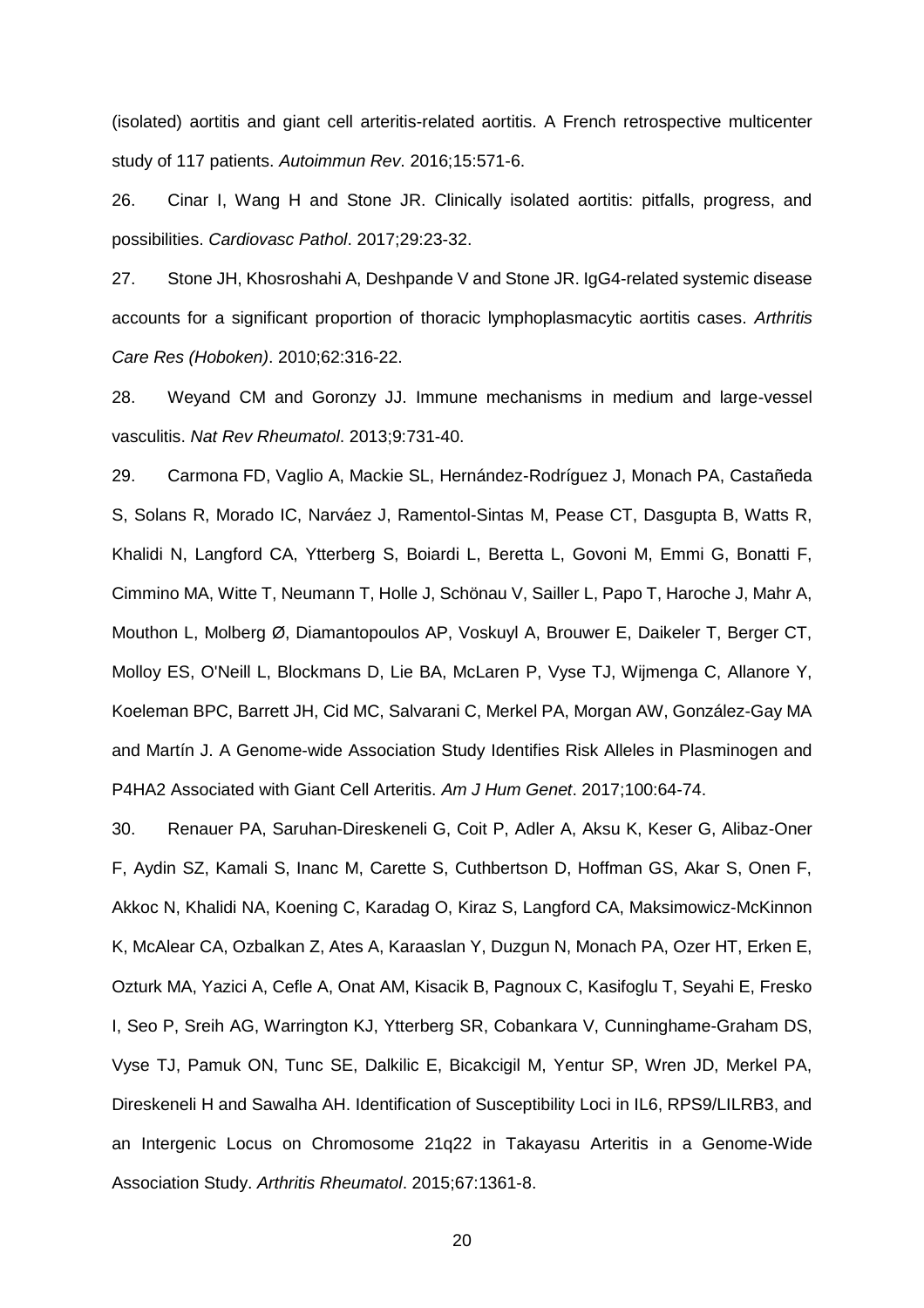31. Legendre P, Regent A, Thiebault M and Mouthon L. Anti-endothelial cell antibodies in vasculitis: A systematic review. *Autoimmun Rev*. 2017;16:146-153.

32. Koster MJ and Warrington KJ. Giant cell arteritis: pathogenic mechanisms and new potential therapeutic targets. *BMC Rheumatol*. 2017;1:2.

33. Goldoni M, Bonini S, Urban ML, Palmisano A, De Palma G, Galletti E, Coggiola M, Buzio C, Mutti A and Vaglio A. Asbestos and smoking as risk factors for idiopathic retroperitoneal fibrosis: a case-control study. *Ann Intern Med*. 2014;161:181-8.

34. Zhang H, Watanabe R, Berry GJ, Tian L, Goronzy JJ and Weyand CM. Inhibition of JAK-STAT Signaling Suppresses Pathogenic Immune Responses in Medium and Large Vessel Vasculitis. *Circulation*. 2018;137:1934-1948.

35. Parikh M, Miller NR, Lee AG, Savino PJ, Vacarezza MN, Cornblath W, Eggenberger E, Antonio-Santos A, Golnik K, Kardon R and Wall M. Prevalence of a normal C-reactive protein with an elevated erythrocyte sedimentation rate in biopsy-proven giant cell arteritis. *Ophthalmology*. 2006;113:1842-5.

36. Weyand CM, Fulbright JW, Hunder GG, Evans JM and Goronzy JJ. Treatment of giant cell arteritis: interleukin-6 as a biologic marker of disease activity. *Arthritis Rheum*. 2000;43:1041-8.

37. Matsuyama A, Sakai N, Ishigami M, Hiraoka H, Kashine S, Hirata A, Nakamura T, Yamashita S and Matsuzawa Y. Matrix metalloproteinases as novel disease markers in Takayasu arteritis. *Circulation*. 2003;108:1469-73.

38. Dagna L, Salvo F, Tiraboschi M, Bozzolo EP, Franchini S, Doglioni C, Manfredi AA, Baldissera E and Sabbadini MG. Pentraxin-3 as a marker of disease activity in Takayasu arteritis. *Ann Intern Med*. 2011;155:425-33.

39. Tso E, Flamm SD, White RD, Schvartzman PR, Mascha E and Hoffman GS. Takayasu arteritis: utility and limitations of magnetic resonance imaging in diagnosis and treatment. *Arthritis Rheum*. 2002;46:1634-42.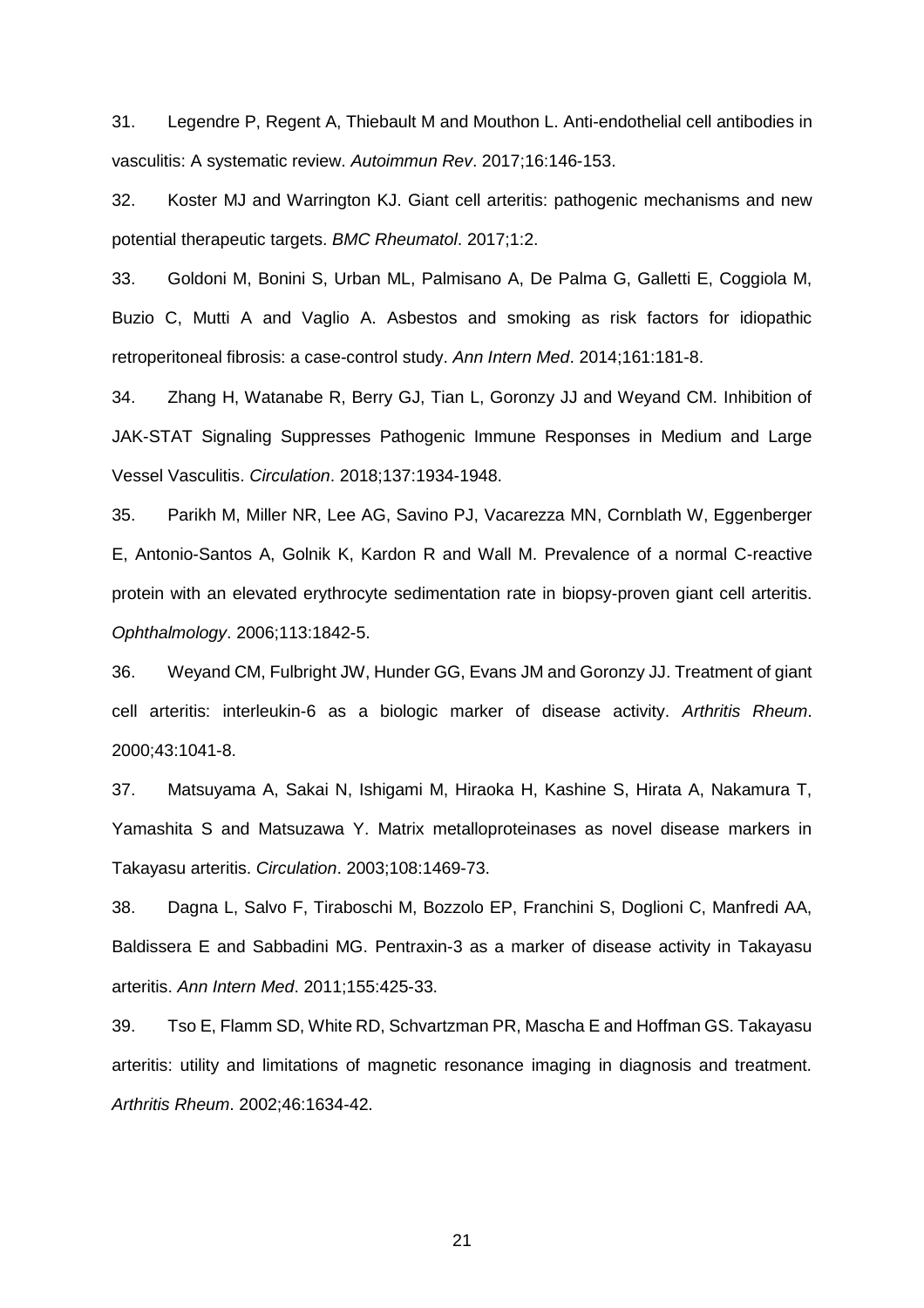40. Choe YH, Han BK, Koh EM, Kim DK, Do YS and Lee WR. Takayasu's arteritis: assessment of disease activity with contrast-enhanced MR imaging. *AJR Am J Roentgenol*. 2000;175:505-11.

41. Grayson PC, Alehashemi S, Bagheri AA, Civelek AC, Cupps TR, Kaplan MJ, Malayeri AA, Merkel PA, Novakovich E, Bluemke DA and Ahlman MA. (18) F-Fluorodeoxyglucose-Positron Emission Tomography As an Imaging Biomarker in a Prospective, Longitudinal Cohort of Patients With Large Vessel Vasculitis. *Arthritis Rheumatol*. 2018;70:439-449.

42. Soussan M, Nicolas P, Schramm C, Katsahian S, Pop G, Fain O and Mekinian A. Management of large-vessel vasculitis with FDG-PET: a systematic literature review and meta-analysis. *Medicine (Baltimore)*. 2015;94:e622.

43. Einspieler I, Thurmel K, Pyka T, Eiber M, Wolfram S, Moog P, Reeps C and Essler M. Imaging large vessel vasculitis with fully integrated PET/MRI: a pilot study. *Eur J Nucl Med Mol Imaging*. 2015;42:1012-24.

44. Forsythe RO, Dweck MR, McBride OMB, Vesey AT, Semple SI, Shah ASV, Adamson PD, Wallace WA, Kaczynski J, Ho W, van Beek EJR, Gray CD, Fletcher A, Lucatelli C, Marin A, Burns P, Tambyraja A, Chalmers RTA, Weir G, Mitchard N, Tavares A, Robson JMJ and Newby DE. (18)F-Sodium Fluoride Uptake in Abdominal Aortic Aneurysms: The SoFIA(3) Study. *J Am Coll Cardiol*. 2018;71:513-523.

45. Tarkin JM, Joshi FR, Evans NR, Chowdhury MM, Figg NL, Shah AV, Starks LT, Martin-Garrido A, Manavaki R, Yu E, Kuc RE, Grassi L, Kreuzhuber R, Kostadima MA, Frontini M, Kirkpatrick PJ, Coughlin PA, Gopalan D, Fryer TD, Buscombe JR, Groves AM, Ouwehand WH, Bennett MR, Warburton EA, Davenport AP and Rudd JH. Detection of Atherosclerotic Inflammation by (68)Ga-DOTATATE PET Compared to [(18)F]FDG PET Imaging. *J Am Coll Cardiol*. 2017;69:1774-1791.

46. Marvisi C, Accorsi Buttini E and Vaglio A. Aortitis and periaortitis: The puzzling spectrum of inflammatory aortic diseases. *Presse Med*. 2020;49:104018.

47. Wang H, Smith RN, Spooner AE, Isselbacher EM, Cambria RP, MacGillivray TE, Stone JH and Stone JR. Giant cell aortitis of the ascending aorta without signs or symptoms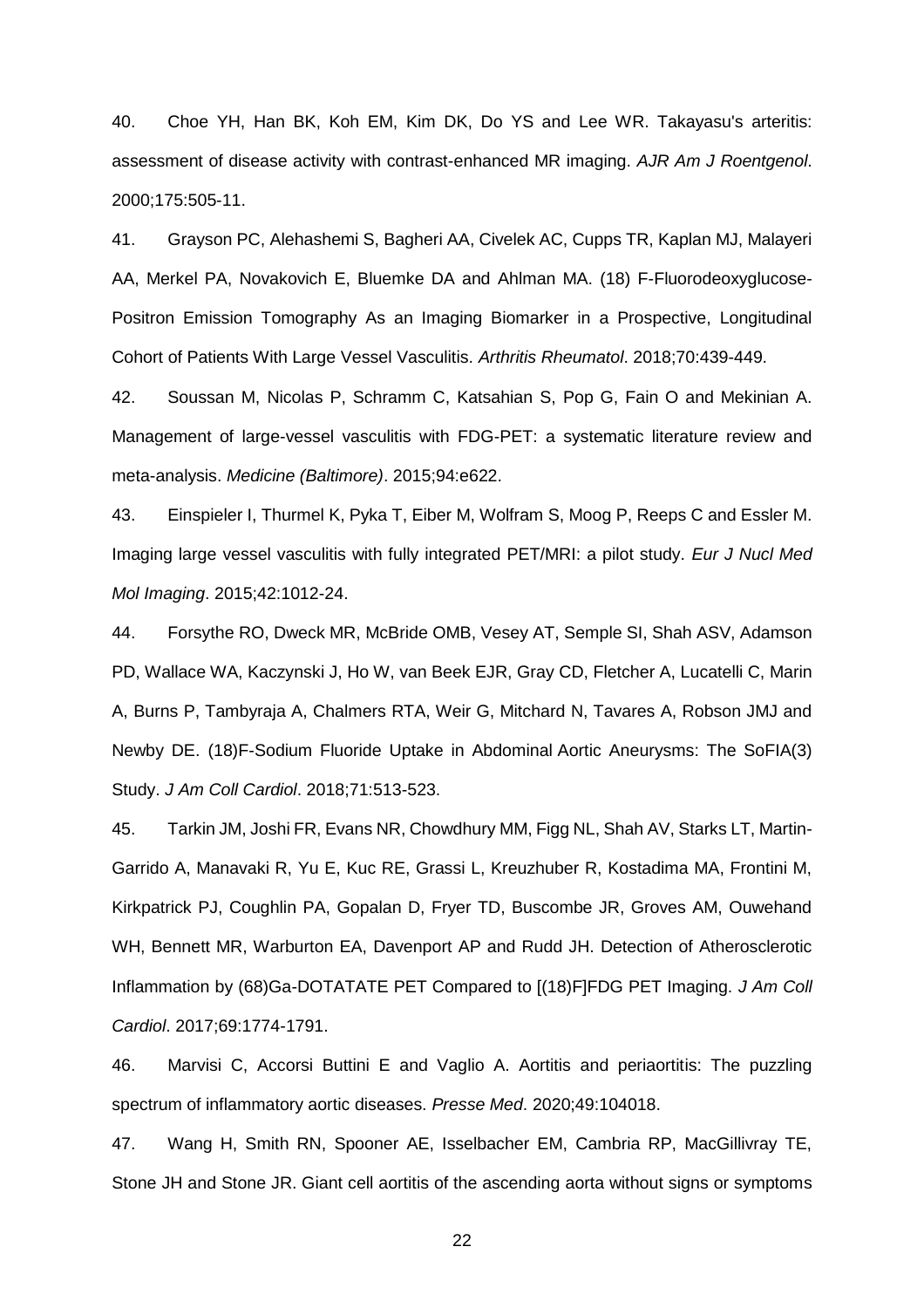of systemic vasculitis is associated with elevated risk of distal aortic events. *Arthritis and rheumatism*. 2012;64:317-9.

48. Aortic Wall Inflammation Predicts Abdominal Aortic Aneurysm Expansion, Rupture, and Need for Surgical Repair. *Circulation*. 2017;136:787-797.

49. Tomasson G, Peloquin C, Mohammad A, Love TJ, Zhang Y, Choi HK and Merkel PA. Risk for cardiovascular disease early and late after a diagnosis of giant-cell arteritis: a cohort study. *Ann Intern Med*. 2014;160:73-80.

50. Narváez J, Bernad B, Gómez-Vaquero C, García-Gómez C, Roig-Vilaseca D, Juanola X, Rodriguez-Moreno J, Nolla JM and Valverde J. Impact of antiplatelet therapy in the development of severe ischemic complications and in the outcome of patients with giant cell arteritis. *Clin Exp Rheumatol*. 2008;26:S57-62.

51. Fillmore AJ and Valentine RJ. Surgical mortality in patients with infected aortic aneurysms. *J Am Coll Surg*. 2003;196:435-41.

52. Kermani TA, Warrington KJ, Crowson CS, Ytterberg SR, Hunder GG, Gabriel SE and Matteson EL. Large-vessel involvement in giant cell arteritis: a population-based cohort study of the incidence-trends and prognosis. *Ann Rheum Dis*. 2013;72:1989-94.

53. Richards BL, March L and Gabriel SE. Epidemiology of large-vessel vasculidities. *Best Pract Res Clin Rheumatol*. 2010;24:871-83.

54. Hellmich B, Agueda A, Monti S, Buttgereit F, de Boysson H, Brouwer E, Cassie R, Cid MC, Dasgupta B, Dejaco C, Hatemi G, Hollinger N, Mahr A, Mollan SP, Mukhtyar C, Ponte C, Salvarani C, Sivakumar R, Tian X, Tomasson G, Turesson C, Schmidt W, Villiger PM, Watts R, Young C and Luqmani RA. 2018 Update of the EULAR recommendations for the management of large vessel vasculitis. *Ann Rheum Dis*. 2020;79:19-30.

55. Proven A, Gabriel SE, Orces C, O'Fallon WM and Hunder GG. Glucocorticoid therapy in giant cell arteritis: duration and adverse outcomes. *Arthritis Rheum*. 2003;49:703-8.

56. Stone JH, Tuckwell K, Dimonaco S, Klearman M, Aringer M, Blockmans D, Brouwer E, Cid MC, Dasgupta B, Rech J, Salvarani C, Schett G, Schulze-Koops H, Spiera R, Unizony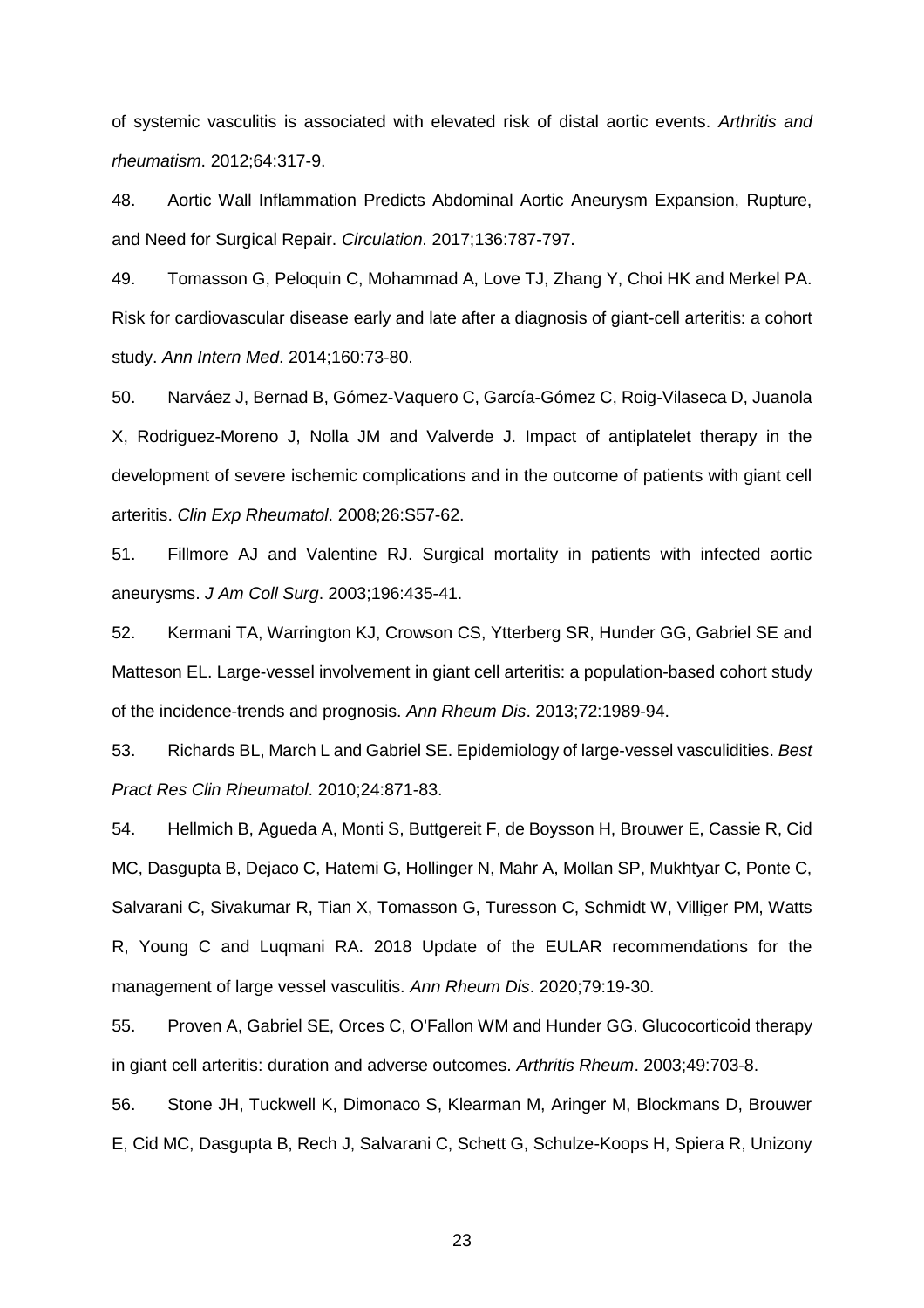SH and Collinson N. Trial of Tocilizumab in Giant-Cell Arteritis. *N Engl J Med*. 2017;377:317- 328.

57. Unizony S, Arias-Urdaneta L, Miloslavsky E, Arvikar S, Khosroshahi A, Keroack B, Stone JR and Stone JH. Tocilizumab for the treatment of large-vessel vasculitis (giant cell arteritis, Takayasu arteritis) and polymyalgia rheumatica. *Arthritis Care Res (Hoboken)*. 2012;64:1720-9.

58. Mahr AD, Jover JA, Spiera RF, Hernandez-Garcia C, Fernandez-Gutierrez B, Lavalley MP and Merkel PA. Adjunctive methotrexate for treatment of giant cell arteritis: an individual patient data meta-analysis. *Arthritis Rheum*. 2007;56:2789-97.

59. Karabayas M, Dospinescu P, Fluck N, Kidder D, Fordyce G, Hollick RJ, De Bari C and Basu N. Evaluation of adjunctive mycophenolate for large vessel giant cell arteritis. *Rheumatol Adv Pract*. 2020;4:rkaa069.

60. Conway R, O'Neill L, Gallagher P, McCarthy GM, Murphy CC, Veale DJ, Fearon U and Molloy ES. Ustekinumab for refractory giant cell arteritis: A prospective 52-week trial. *Semin Arthritis Rheum*. 2018;48:523-528.

61. Langford CA, Cuthbertson D, Ytterberg SR, Khalidi N, Monach PA, Carette S, Seo P, Moreland LW, Weisman M, Koening CL, Sreih AG, Spiera R, McAlear CA, Warrington KJ, Pagnoux C, McKinnon K, Forbess LJ, Hoffman GS, Borchin R, Krischer JP and Merkel PA. A Randomized, Double-Blind Trial of Abatacept (CTLA-4Ig) for the Treatment of Giant Cell Arteritis. *Arthritis Rheumatol*. 2017;69:837-845.

62. Binder M, Uhl M, Wiech T, Kollert F, Thiel J, Sass JO, Walker UA, Peter HH and Warnatz K. Cyclophosphamide is a highly effective and safe induction therapy in chronic periaortitis: a long-term follow-up of 35 patients with chronic periaortitis *Ann Rheum Dis* England; 2012(71): 311-2.

63. Carruthers MN, Topazian MD, Khosroshahi A, Witzig TE, Wallace ZS, Hart PA, Deshpande V, Smyrk TC, Chari S and Stone JH. Rituximab for IgG4-related disease: a prospective, open-label trial. *Ann Rheum Dis*. 2015;74:1171-7.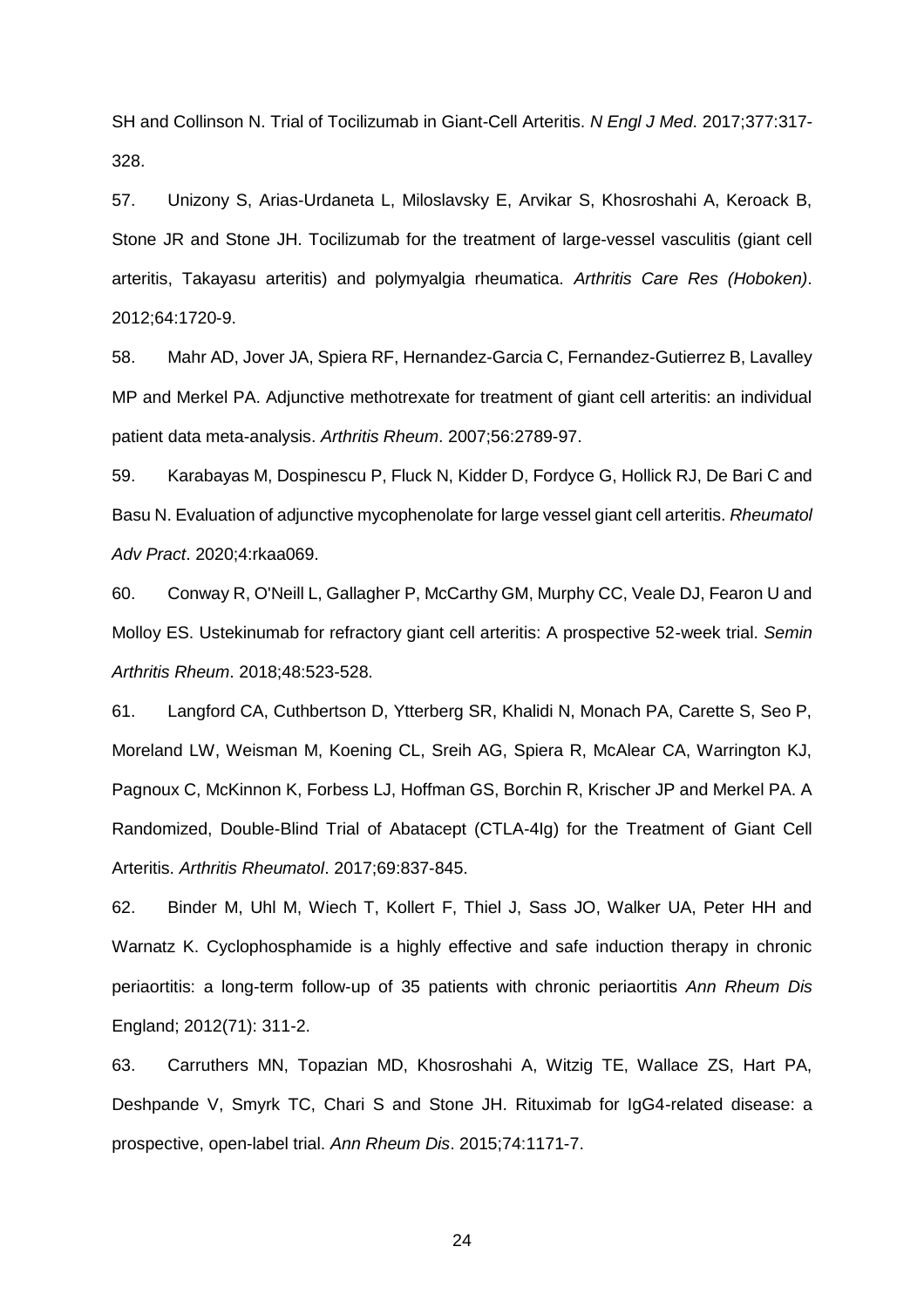64. Baril DT, Carroccio A, Palchik E, Ellozy SH, Jacobs TS, Teodorescu V and Marin ML. Endovascular treatment of complicated aortic aneurysms in patients with underlying arteriopathies. *Ann Vasc Surg*. 2006;20:464-71.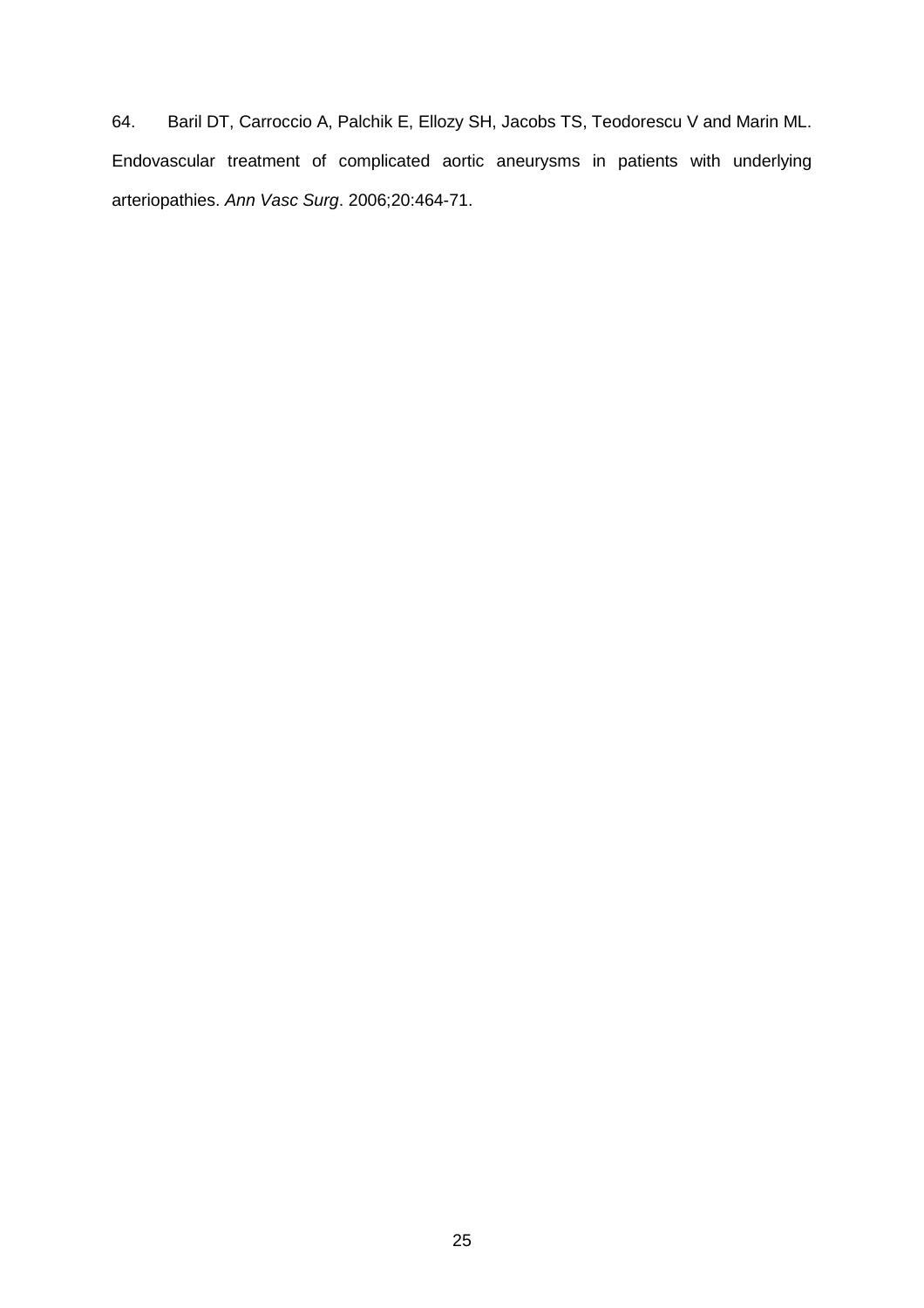# **Table 1. Causes of aortitis**

# **Infectious Aortitis**

- **•** Bacterial
	- o Most commonly *Salmonella*, *Staphylococcus*, *Streptococcus*, *Treponema pallidum*
- Fungal
- Mycobacterial

# **Non-infectious Aortitis**

- Large vessel vasculitis
	- o Giant cell arteritis
	- o Takayasu arteritis
- Clinically isolated aortitis
- Aortitis associated with alternative inflammatory conditions
	- o Ankylosing spondylitis
	- o Behçet's disease
	- o Cogan's syndrome
	- $\circ$  Granulomatosis with polyangiitis
	- $\circ$  IgG<sub>4</sub>-related disease
	- o Relapsing polychondritis
	- o Rheumatoid arthritis
	- o Sarcoidosis
	- o Systemic lupus erythematosus

# **Periaortitis**

- Histiocytosis (Erdheim-Chester disease)
- Idiopathic
	- o Inflammatory abdominal aortic aneurysm
	- o Retroperitoneal fibrosis
- IgG4-related disease
- Neoplastic
- Radiotherapy

IgG4, immunoglobulin G4.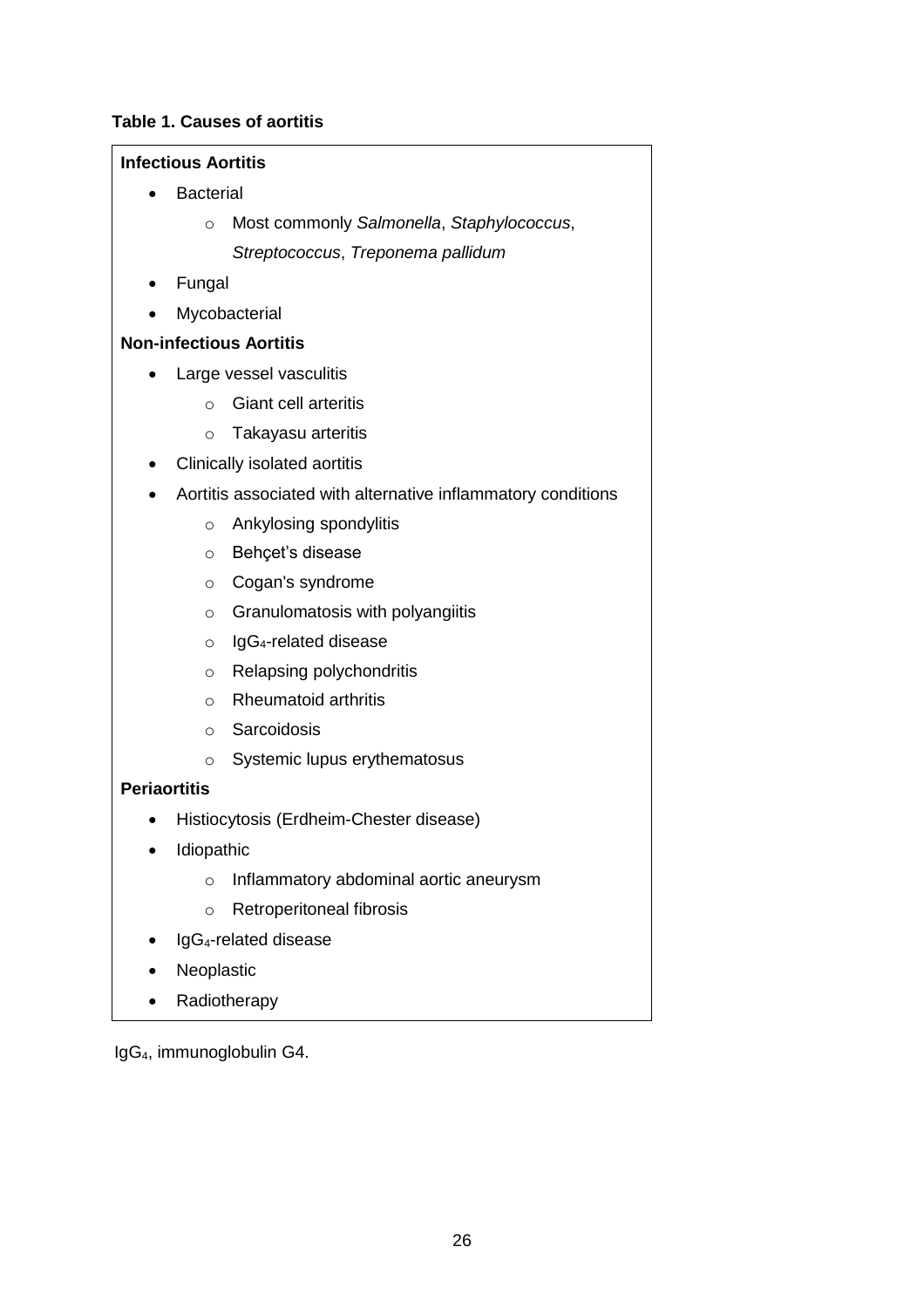# **Table 2. Histological, topographic and clinical features associated with aortitis subtypes**

| <b>Condition</b>       | <b>Prevalence of aortitis</b>      | Histology & typical aortic involvement                    | <b>Clinical features</b>                       |
|------------------------|------------------------------------|-----------------------------------------------------------|------------------------------------------------|
| Ankylosing spondylitis | Aortic involvement in 20-80%,      | Lymphoplasmacytic;                                        | Symptoms of spinal inflammation +/- extra-     |
|                        | although prevalence of aortitis    | Aortic valve & root                                       | articular involvement including uveitis,       |
|                        | specifically unknown <sup>65</sup> |                                                           | psoriasis, colitis                             |
| Behçet's disease       | $< 10\sqrt[6]{66}$                 | Mixed inflammatory;                                       | Recurrent oral and genital ulceration +/- GI,  |
|                        |                                    | Saccular pseudoaneurysms, thoracic &                      | neurological, joint, skin, eye disease         |
|                        |                                    | abdominal aorta                                           |                                                |
| <b>CIA</b>             | 100%                               | Granulomatous/giant cell or                               | May be asymptomatic or present with non-       |
|                        |                                    | lymphoplasmacytic;                                        | specific symptoms, or symptoms related to      |
|                        |                                    | Thoracic aorta                                            | aortic complications                           |
| Cogan's syndrome       | $~10\%$ <sup>5</sup>               | Mixed inflammatory;                                       | Interstitial keratitis and vestibulo-auditory  |
|                        |                                    | Aortic valve                                              | dysfunction                                    |
| <b>GCA</b>             | $-30 - 80\%$ <sup>9, 10</sup>      | Granulomatous/giant cell;                                 | Constitutional symptoms +/- limb claudication, |
|                        |                                    | See Figure 1                                              | cranial symptoms including visual              |
|                        |                                    |                                                           | disturbance, PMR                               |
| <b>GPA</b>             | Uncommon                           | Granulomatous/giant cell with extensive                   | Constitutional symptoms +/- evidence of        |
|                        |                                    | necrosis & neutrophil involvement;                        | specific organ involvement (eg. kidney, lung,  |
|                        |                                    | Thoracic & abdominal aorta                                | ENT, nerve, skin)                              |
| IgG <sub>4</sub> -RD   | $6 - 36\%$ <sup>67, 68</sup>       | Lymphoplasmacytic and/or periaortitis, IgG <sub>4</sub> + | Development of sub-acute mass typically        |
|                        |                                    | plasma cells present;                                     | involving salivary glands, autoimmune          |
|                        |                                    | Thoracic & abdominal aorta                                | pancreatitis, retroperitoneal fibrosis         |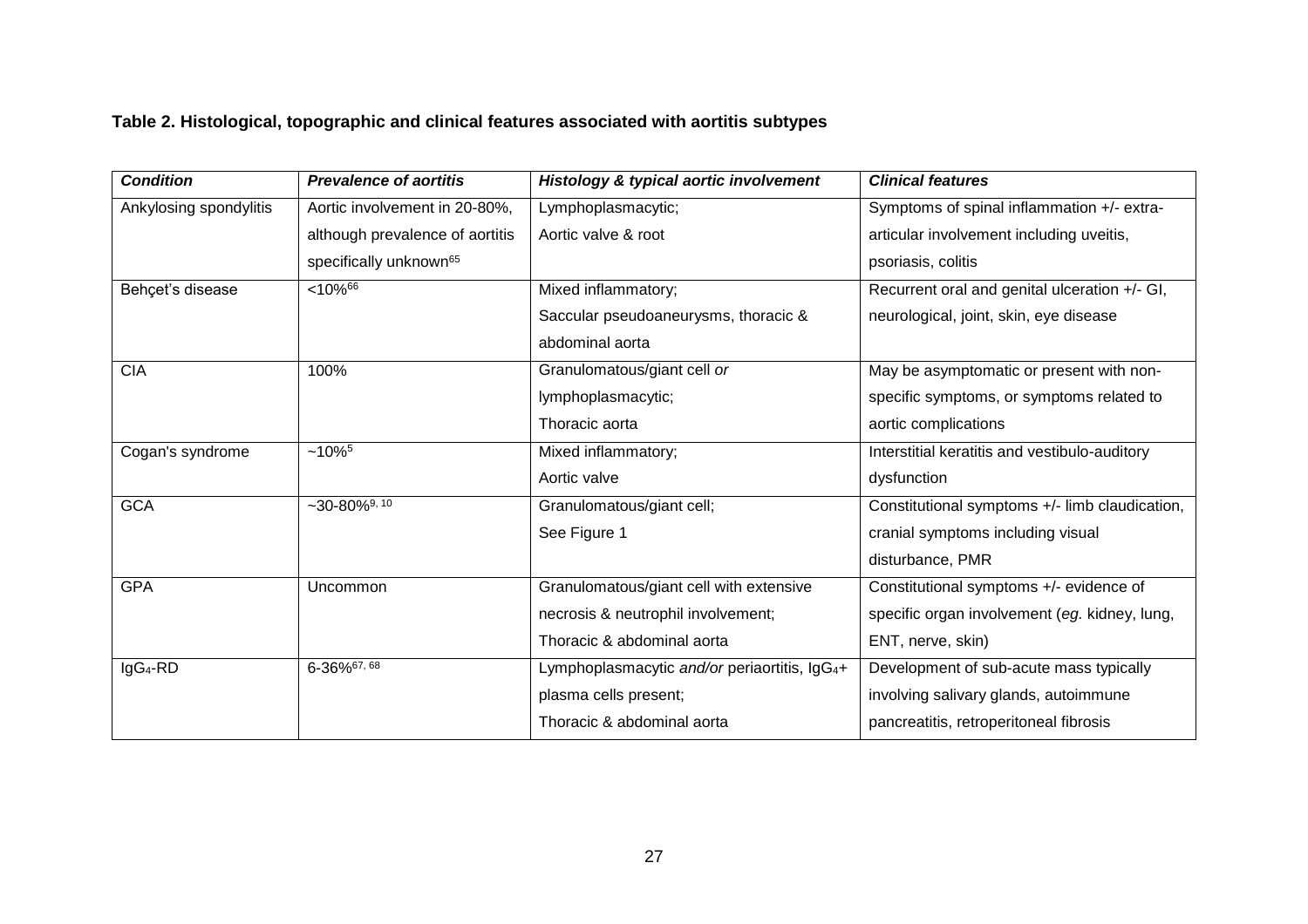| Infectious aortitis      | 100%                     | Suppurative (bacterial) or                  | Fever, abdominal pain, back pain, features of     |
|--------------------------|--------------------------|---------------------------------------------|---------------------------------------------------|
|                          |                          | granulomatous/giant cell                    | infection elsewhere                               |
|                          |                          | (mycobacterial/fungal);                     |                                                   |
|                          |                          | Mycotic aneurysms, areas of previous aortic |                                                   |
|                          |                          | damage/disease                              |                                                   |
| <b>RA</b>                | $1-5\%$ <sup>5, 69</sup> | Granulomatous/giant cell;                   | Classical articular + extra-articular features of |
|                          |                          | Aortic valve +/- thoracic/abdominal aorta   | RA; aortitis more common if other features of     |
|                          |                          |                                             | rheumatoid vasculitis present                     |
| Relapsing polychondritis | Aortic disease in ~10%   | Mixed inflammatory;                         | Largely cartilaginous inflammation involving      |
|                          | although active aortitis | Aortic valve & root                         | ears, nose, eyes, joints and respiratory tract    |
|                          | uncommon <sup>70</sup>   |                                             |                                                   |
| Sarcoidosis              | Uncommon                 | Granulomatous/giant cell with non-caseating | Respiratory symptoms (or incidental               |
|                          |                          | granulomas, or lymphoplasmacytic;           | radiological abnormalities) +/- constitutional    |
|                          |                          | Thoracic & abdominal aorta                  | symptoms, skin involvement,                       |
|                          |                          |                                             | lymphadenopathy, uveitis                          |
| <b>SLE</b>               | Uncommon                 | Lymphoplasmacytic;                          | Wide-ranging. Constitutional symptoms +/-         |
|                          |                          | Thoracic & abdominal aorta                  | arthralgia, Raynaud's phenomenon, skin rash,      |
|                          |                          |                                             | pulmonary disease, renal disease,                 |
|                          |                          |                                             | haematological disease, cardiac disease           |
| <b>TAK</b>               | $-80\%$ <sup>17</sup>    | Granulomatous/giant cell;                   | Constitutional symptoms +/- pulse                 |
|                          |                          | See Figure 1                                | discrepancies, hypertension, limb                 |
|                          |                          |                                             | claudication, cardiac insufficiency               |
|                          |                          |                                             |                                                   |

CIA, clinical isolated aortitis; ENT, ear, nose and throat; GCA, giant cell arteritis; GI, gastrointestinal; GPA, granulomatosis with polyangiitis; IgG4-RD, immunoglobulin G4-related disease; PMR, polymyalgia rheumatica; RA, rheumatoid arthritis; SLE, systemic lupus erythematosus; TAK, Takayasu arteritis.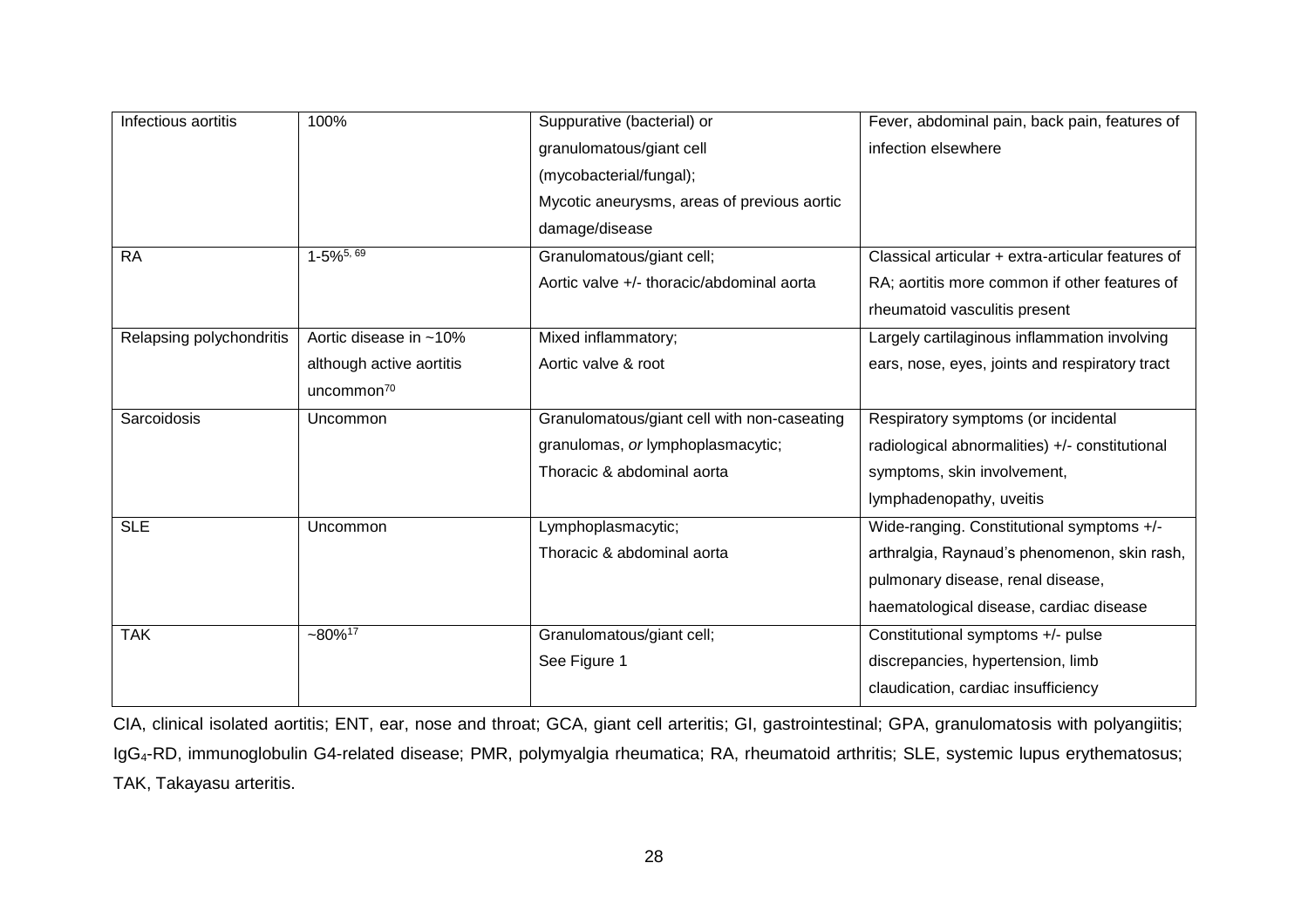| Investigation        | Interpretation                                                                               |  |
|----------------------|----------------------------------------------------------------------------------------------|--|
| <b>FBC</b>           | Useful baseline investigation;                                                               |  |
|                      | Leucocytosis, thrombocytosis and/or anaemia may reflect inflammation or                      |  |
|                      | infection                                                                                    |  |
| Kidney function      | Useful baseline investigation;                                                               |  |
|                      | Kidney function may be abnormal in GPA, SLE, sarcoidosis, and with any                       |  |
|                      | involvement of renal arteries (eg. in TAK)                                                   |  |
| Liver function       | Useful baseline investigation                                                                |  |
| <b>CRP</b>           | Likely to be elevated at diagnosis regardless of cause of aortitis;                          |  |
|                      | May be suppressed once treatment initiated despite ongoing disease                           |  |
|                      | activity                                                                                     |  |
| <b>ESR</b>           | Likely to be elevated regardless of cause of aortitis;                                       |  |
|                      | May be suppressed once treatment initiated despite ongoing disease                           |  |
|                      | activity                                                                                     |  |
| Serum calcium        | May be elevated in sarcoidosis                                                               |  |
| Serum                | May be elevated in sarcoidosis;                                                              |  |
| immunoglobulins      | Total IgG & IgE may be elevated in IgG <sub>4</sub> -RD;                                     |  |
|                      | IgG <sub>4</sub> elevated in $\sim$ 2/3 of patients with IgG <sub>4</sub> -RD; <sup>71</sup> |  |
|                      | Those with aortitis as a manifestation of IgG <sub>4</sub> -RD may have lower levels of      |  |
|                      | IgG <sub>4</sub> than those without aortic involvement <sup>72</sup>                         |  |
| Serum complement     | C3 & C4 may be reduced in SLE & IgG <sub>4</sub> -RD                                         |  |
| Serum ACE            | Limited value & non-specific, but may be elevated in sarcoidosis                             |  |
| <b>ANA</b>           | May be positive in SLE, RA & other inflammatory conditions                                   |  |
| <b>ANCA</b>          | Positive in 90% with GPA73                                                                   |  |
| <b>RF</b>            | Reported sensitivity of 69% & specificity of 85% in RA;74                                    |  |
|                      | In those with rheumatoid aortitis, RF positivity may be higher $($ >85%) <sup>75</sup>       |  |
| Anti-CCP antibodies  | Reported sensitivity of 67% & specificity of 95% in RA74                                     |  |
| HLA-B27              | Positive in ~90% with AS but non-specific <sup>76</sup> ;                                    |  |
|                      | Not a routine screening test but useful if AS strongly suspected                             |  |
| Blood culture        | Necessary investigation to help exclude infectious aortitis                                  |  |
| Syphilis serology    | Useful if syphilis suspected or history of disease                                           |  |
| Tuberculosis testing | Necessary if suspicion of active or latent tuberculosis                                      |  |

**Table 3. 'Aortitis screen' laboratory investigations**

ACE, angiotensin converting enzyme; ANA, antinuclear antibodies; anti-CCP, anti-cyclic citrullinated peptides; ANCA, anti-neutrophil cytoplasmic antibodies; ANCA, anti-neutrophil cytoplasmic antibodies; ANCA, anti-neutrophil cytoplasmic antibodies; AS, ankylosing spondylitis; C3/4, complement component 3/4; CRP, C-reactive protein; ESR, erythrocyte sedimentation rate; FBC, full blood count; GPA, granulomatosis with polyangiitis; HLA-B27, human leucocyte antigen-B27; IgG, immunoglobulin G; IgE, immunoglobulin E; IgG<sub>4</sub>-RD, immunoglobulin G4-related disease; RA, rheumatoid arthritis; RF, rheumatoid factor; SLE, systemic lupus erythematosus; TAK, Takayasu arteritis.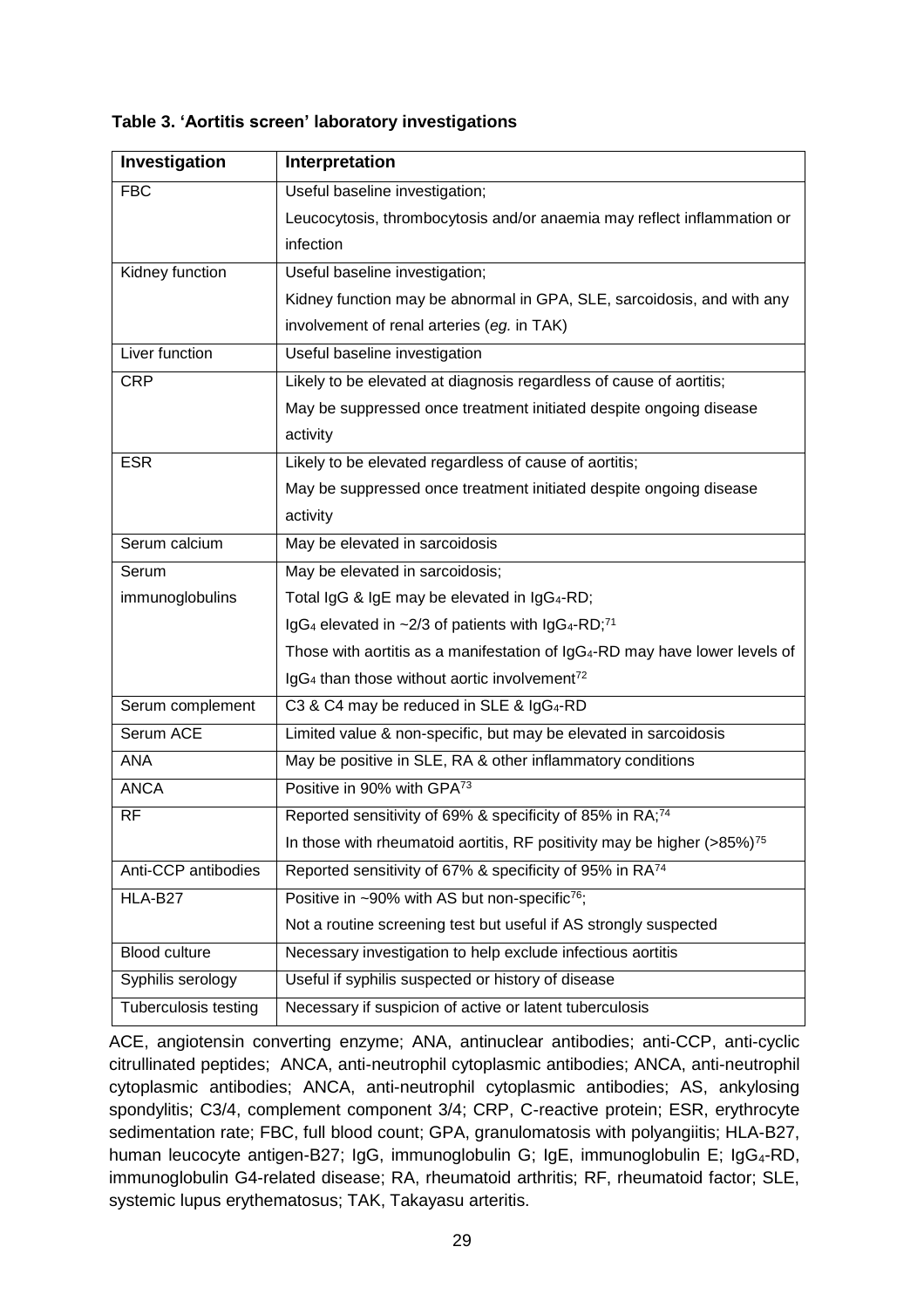**Figure 1.** Classification of giant cell arteritis and Takayasu arteritis. Patterns of disease involvement such as those demonstrated here may help to differentiate LVV from mimics such as atherosclerosis which cause a more diffuse pattern of injury.

C-GCA, cranial giant cell arteritis; LV-GCA, large vessel giant cell arteritis; TAK, Takayasu arteritis.

**Figure 2.** MR-angiography showing 3D reconstructed images of vascular involvement in two patients with Takayasu arteritis. The red arrow denotes an area of mid-aortic stenosis.

**Figure 3.** Red arrows denote an area of fibrotic tissue encompassing the abdominal aorta with compression of the iliac arteries and of the right ureter leading to hydronephrosis of the right kidney in a patient with periaortitis. Biopsy revealed a dense B cell infiltrate with granulomatous inflammation. The patient responded well to rituximab.

**Figure 4.** The four main histological forms of aortitis. Granulomatous inflammation, the most commonly observed pattern, is seen in GCA, TAK and the majority of CIA. A lymphoplasmacytic pattern of inflammation may be seen with several inflammatory conditions such as ankylosing spondylitis and systemic lupus erythematosus. This is also typical of periaortitis in IgG4-related disease. Behçet's disease may present a mixed inflammatory picture, as may Cogan's syndrome and relapsing polychondritis. A suppurative pattern is typical of bacterial infection, most commonly due to *Salmonella*, *Staphylococcus* or *Streptococcus* sp.

VSMCs, vascular smooth muscle cells.

**Figure 5.** Flow diagram – a potential approach to the diagnosis of aortitis subtypes.

CTA, computed tomography angiography; MRA, magnetic resonance angiography; PET, positron emission tomography; BP, blood pressure; RA, rheumatoid arthritis; SLE, systemic lupus erythematosus; ANCA, anti-neutrophil cytoplasmic antibodies; PMR, polymyalgia rheumatica; C-GCA, cranial giant cell arteritis; TB, tuberculosis; FBC, full blood count; U&E,